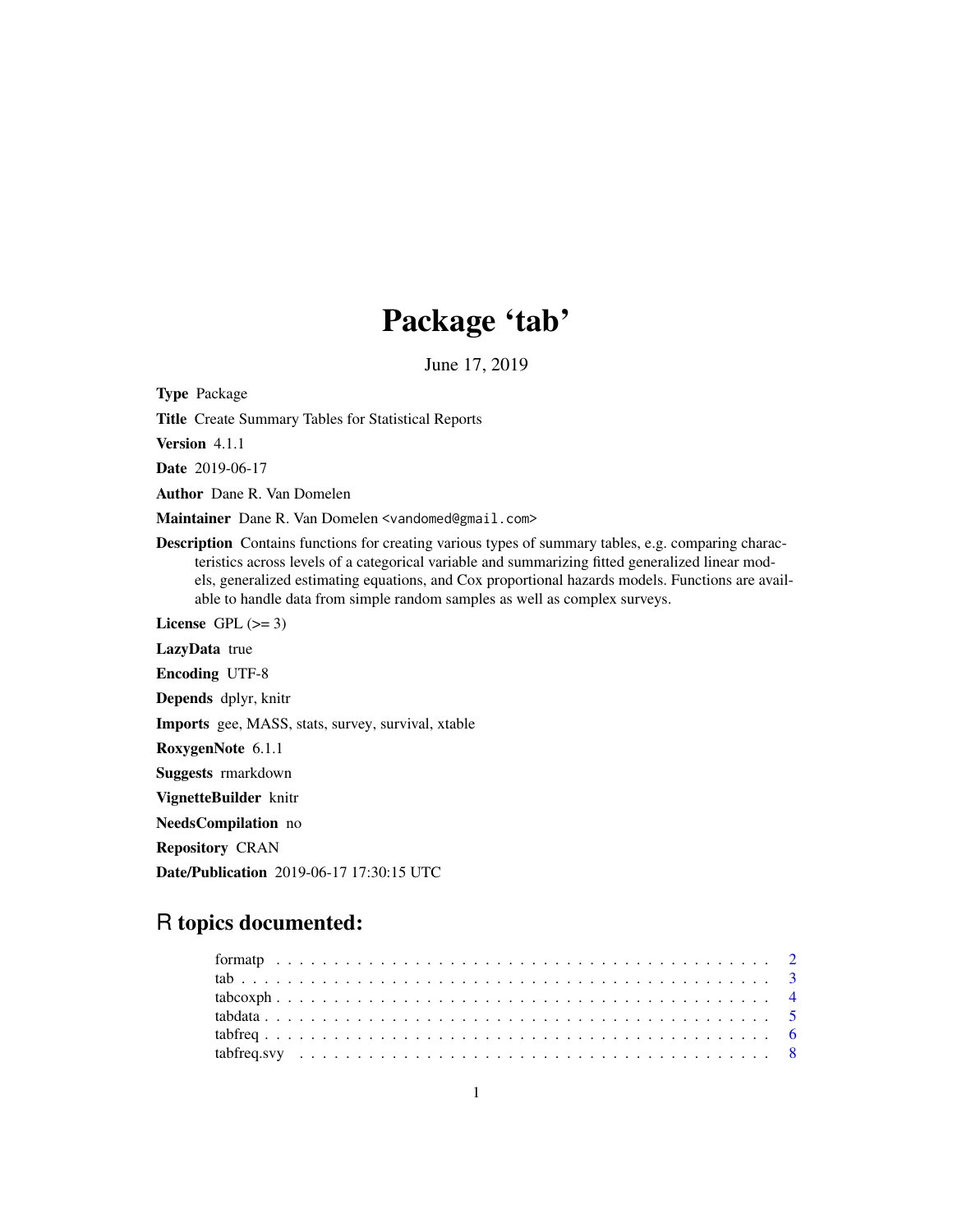#### <span id="page-1-0"></span>2 formatp and the contract of the contract of the contract of the contract of the contract of the contract of the contract of the contract of the contract of the contract of the contract of the contract of the contract of

| Index |  |
|-------|--|
|       |  |
|       |  |
|       |  |
|       |  |
|       |  |
|       |  |
|       |  |
|       |  |
|       |  |
|       |  |

<span id="page-1-1"></span>formatp *Format P-values for Functions in the* tab *Package*

### Description

Formats p-values for tables generated by the functions in the tab package. Handles rounding and presentation of p-values.

# Usage

```
formatp(p, decimals = c(2, 3), cuts = 0.01, lowerbound = 0.001,
 leading0 = TRUE, avoid1 = FALSE)
```
### Arguments

| p          | Numeric vector of p-values.                                                                                                                                                                                                                                                                                            |
|------------|------------------------------------------------------------------------------------------------------------------------------------------------------------------------------------------------------------------------------------------------------------------------------------------------------------------------|
| decimals   | Number of decimal places for p-values. If a vector is provided rather than a<br>single value, number of decimal places will depend on what range the p-value<br>lies in. See cuts input.                                                                                                                               |
| cuts       | Cut-point(s) to control number of decimal places used for p-values. For exam-<br>ple, by default cuts = $0.1$ and decimals = $c(2, 3)$ . This means that p-values<br>in the range $[0.1, 1]$ will be printed to two decimal places, while p-values in the<br>range $[0, 0.1)$ will be printed to three decimal places. |
| lowerbound | Controls cut-point at which p-values are no longer printed as their value, but<br>rather <lowerbound. by="" default="" example,="" for="" lowerbound="&lt;math">0.001. Under this<br/>setting, p-values less than <math>0.001</math> are printed as <math>\leq 0.001</math>.</lowerbound.>                             |
| leading0   | If TRUE, p-values are printed with 0 before decimal place; if FALSE, the leading<br>0 is omitted.                                                                                                                                                                                                                      |
| avoid1     | If TRUE, p-values rounded to 1 are not printed as 1, but as $>0.99$ (or similarly<br>depending on decimals and cuts).                                                                                                                                                                                                  |

#### Value

Character vector.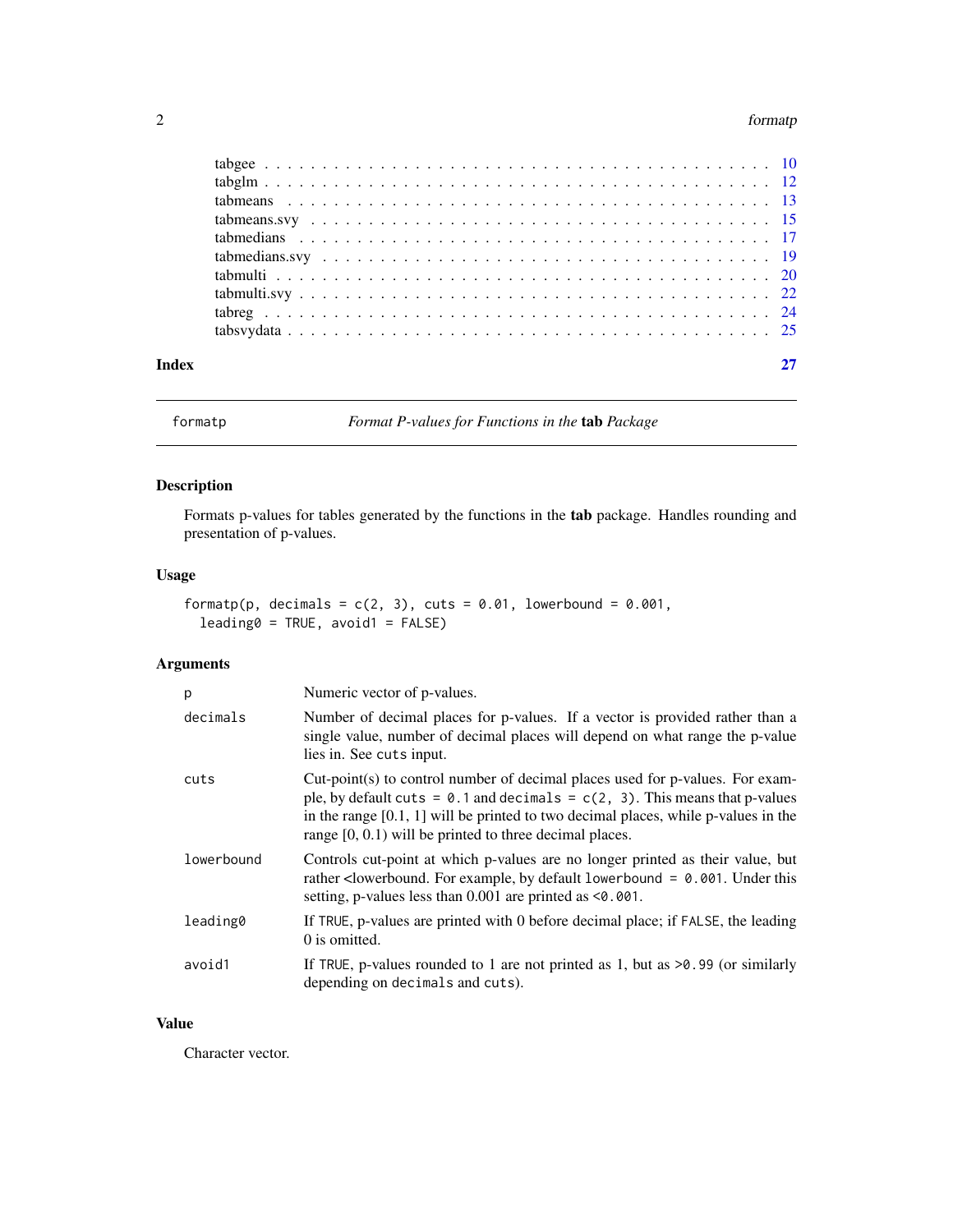<span id="page-2-0"></span>tab 3

#### Examples

```
# Generate vector of numeric p-values
set.seed(123)
p \leq -c(runif(n = 5, min = 0, max = 1), 1, 0, 4e-7, 0.009)
# Round to nearest 2 decimals for p in (0.01, 1] and 3 decimals for p < 0.01
pvals \leq formatp(p = p)
# Use 2 decimal places, a lower bound of 0.01, and omit the leading 0
pvals \le formatp(p = p, decimals = 2, lowerbound = 0.01, leading0 = FALSE)
```
tab *Create Summary Tables for Statistical Reports*

#### Description

Contains functions for creating various types of summary tables, e.g. comparing characteristics across levels of a categorical variable and summarizing fitted generalized linear models, generalized estimating equations, and Cox proportional hazards models. Functions are available to handle data from simple random samples as well as complex surveys.

## Details

| Package: | tab        |
|----------|------------|
| Type:    | Package    |
| Version: | 4.1.1      |
| Date:    | 2019-06-17 |
| License: | $GPI - 3$  |
|          |            |

See [CRAN documentation](https://cran.r-project.org/package=tab) for full list of functions.

#### Author(s)

Dane R. Van Domelen <vandomed@gmail.com>

#### References

Acknowledgment: This material is based upon work supported by the National Science Foundation Graduate Research Fellowship under Grant No. DGE-0940903.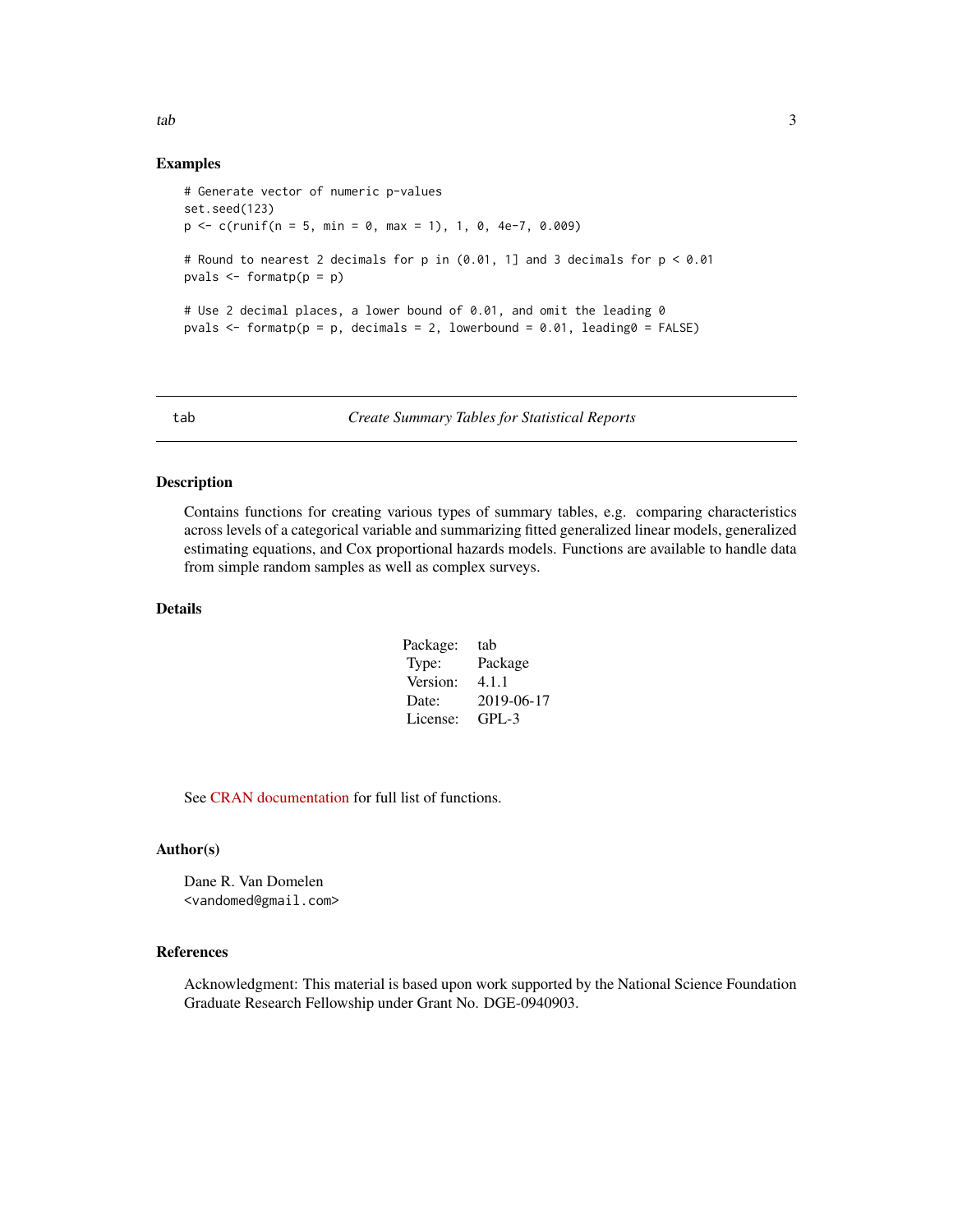<span id="page-3-0"></span>

# Description

Creates a table summarizing a GEE fit using the [coxph](#page-0-0) function.

#### Usage

```
tabcoxph(fit, columns = c("beta.se", "hr.ci", "p"), var.labels = NULL,
 factor.compression = 1, sep.char = ", ", indent.spaces = 3,
 latex = TRUE, decimals = 2, formatp.list = NULL,
 print.html = FALSE, html.filename = "table1.html")
```

| fit                | Fitted coxph object.                                                                                                                                                                                                                                                                                                                                        |
|--------------------|-------------------------------------------------------------------------------------------------------------------------------------------------------------------------------------------------------------------------------------------------------------------------------------------------------------------------------------------------------------|
| columns            | Character vector specifying what columns to include. Choies for each element<br>are "events", "beta", "se", "beta.se", "beta.betaci", "betaci", "hr",<br>"hr.hrci", "hrci", "z", and " $p$ ".                                                                                                                                                               |
| var.labels         | Named list specifying labels to use for certain predictors. For example, if fit<br>includes a predictor named "race" that you want to label "Race/ethnicity" and a<br>predictor named "age_yrs" that you want to label "Age (years)", use var . labels = list (race = "Race/                                                                                |
| factor.compression |                                                                                                                                                                                                                                                                                                                                                             |
|                    | Integer value from 1 to 5 controlling how much compression is applied to factor<br>predictors (higher value = more compression). If 1, rows are Variable, Level 1<br>(ref), Level 2, ; if 2, rows are Variable (ref = Level 1), Level 2, ; if 3, rows<br>are Level 1 (ref), Level 2, ; if 4, rows are Level 2 (ref = Level 1), ; if 5, rows<br>are Level 2, |
| sep.char           | Character string with separator to place between lower and upper bound of con-<br>fidence intervals. Typically "-" or ", ".                                                                                                                                                                                                                                 |
| indent.spaces      | Integer value specifying how many spaces to indent factor levels.                                                                                                                                                                                                                                                                                           |
| latex              | Logical value for whether to format table so it is ready for printing in LaTeX via<br>xtable or kable.                                                                                                                                                                                                                                                      |
| decimals           | Numeric value specifying number of decimal places for numbers other than p-<br>values.                                                                                                                                                                                                                                                                      |
| formatp.list       | List of arguments to pass to formatp.                                                                                                                                                                                                                                                                                                                       |
| print.html         | Logical value for whether to write a .html file with the table to the current work-<br>ing directory.                                                                                                                                                                                                                                                       |
| html.filename      | Character string specifying the name of the .html file that gets written if print.html = TRUE.                                                                                                                                                                                                                                                              |
|                    |                                                                                                                                                                                                                                                                                                                                                             |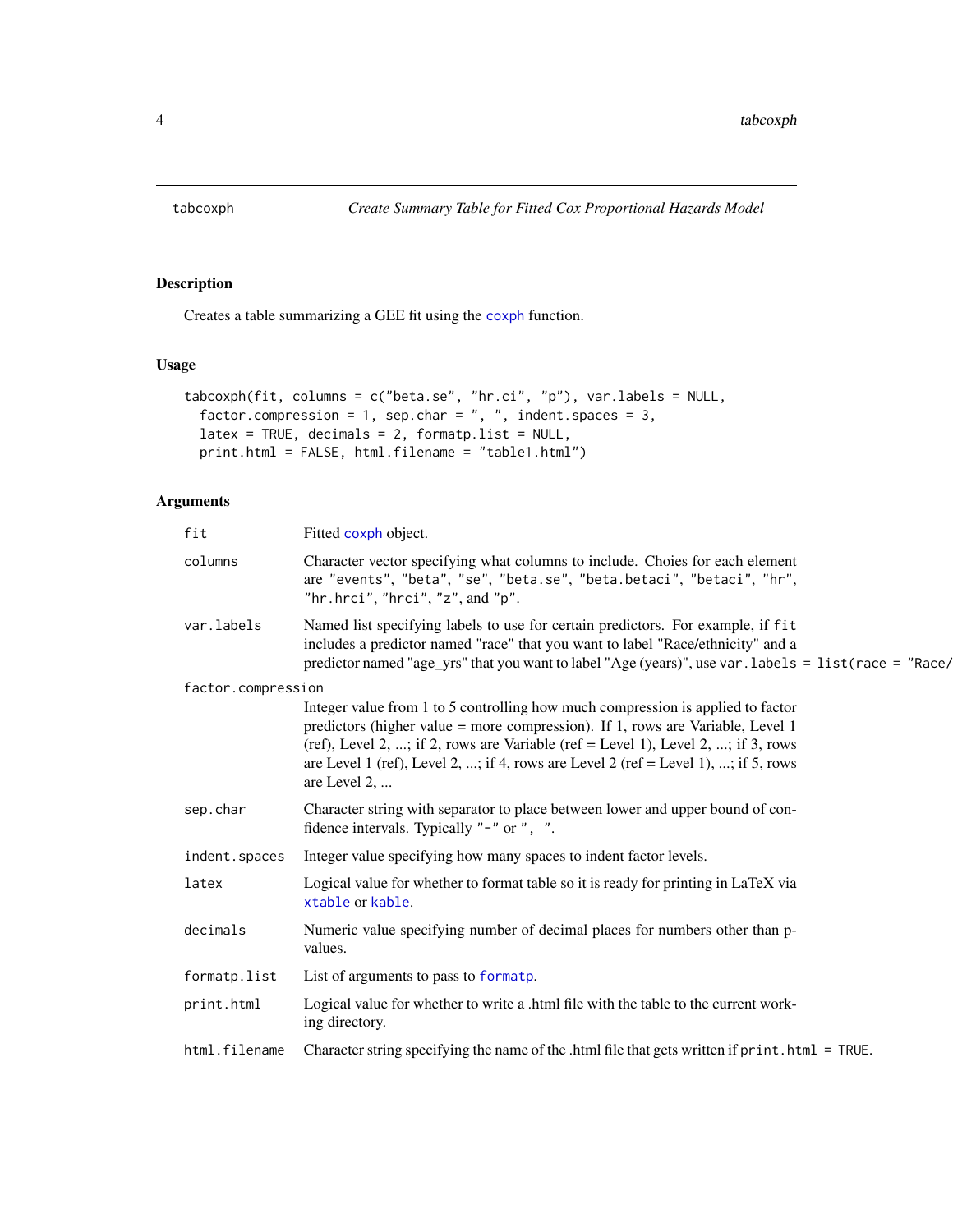#### <span id="page-4-0"></span>tabdata 5 and 5 and 5 and 5 and 5 and 5 and 5 and 5 and 5 and 5 and 5 and 5 and 5 and 5 and 5 and 5 and 5 and 5 and 5 and 5 and 5 and 5 and 5 and 5 and 5 and 5 and 5 and 5 and 5 and 5 and 5 and 5 and 5 and 5 and 5 and 5 an

#### Value

Data frame which you can print in R (e.g. with xtable's [xtable](#page-0-0) or knitr's [kable](#page-0-0)) or export to Word, Excel, or some other program. To export the table, set print.html = TRUE. This will result in a .html file being written to your current working directory, which you can open and copy/paste into your document.

# References

1. Therneau, T. (2015). A Package for Survival Analysis in S. R package version 2.38. [https:](https://cran.r-project.org/package=survival) [//cran.r-project.org/package=survival](https://cran.r-project.org/package=survival).

2. Therneau, T.M. and Grambsch, P.M. (2000). Modeling Survival Data: Extending the Cox Model. Springer, New York. ISBN 0-387-98784-3.

#### Examples

```
# Cox PH model with age, sex, race, and treatment
library("survival")
fit <- coxph(Surv(time = time, event = delta) \sim Age + Sex + Race + Group,
             data = tabdata)
kable(tabcoxph(fit))
# Can also use piping
fit %>% tabcoxph() %>% kable()
# Same as previous, but with custom labels for Age and Race and factors
# displayed in slightly more compressed format
fit %>%
 tabcoxph(var.labels = list(Age = "Age (years)", Race = "Race/ethnicity"),
           factor.compression = 2) %>%
           kable()
# Cox PH model with some higher-order terms
fit \le coxph(Surv(time = time, event = delta) \simpoly(Age, 2, raw = TRUE) + Sex + Race + Group + Race*Group,data = tabdata)
fit %>% tabcoxph() %>% kable()
```

|--|

**Sample Dataset for tab Package** 

#### **Description**

Data frame with 15 variables, used to illustrate certain functions.

#### Source

Simulated data in R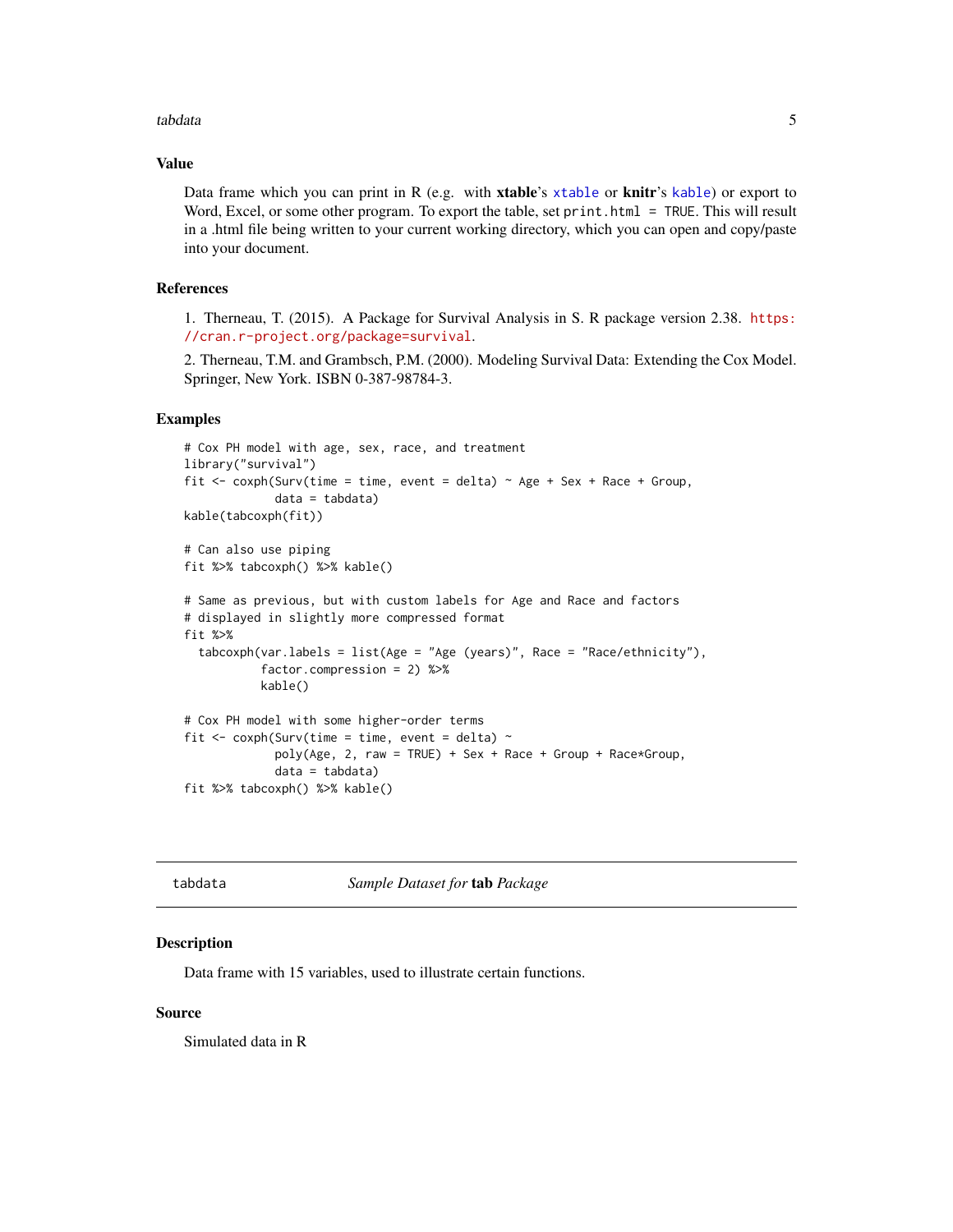<span id="page-5-1"></span><span id="page-5-0"></span>

### Description

Creates an I-by-J frequency table comparing the distribution of y across levels of x.

# Usage

```
tabfreq(formula = NULL, data = NULL, x = NULL, y = NULL,
 columns = c("xgroups", "p"), cell = "counts",parenth = "col.percent", sep.char = ", ", test = "chi.fisher",
 xlevels = NULL, yname = NULL, ylevels = NULL,
 compress.binary = FALSE, yname.row = TRUE, indent.spaces = 3,
  text.label = NULL, quantiles = NULL, quantile.vals = FALSE,
 latex = TRUE, decimals = 1, formatp.list = NULL,
 n.headings = FALSE, print.html = FALSE,
 html.filename = "table1.html")
```

| formula  | Formula, e.g. Sex ~ Group.                                                                                                                                                                                                                                                                                                                                                                           |  |
|----------|------------------------------------------------------------------------------------------------------------------------------------------------------------------------------------------------------------------------------------------------------------------------------------------------------------------------------------------------------------------------------------------------------|--|
| data     | Data frame containing variables named in formula.                                                                                                                                                                                                                                                                                                                                                    |  |
| x        | Vector indicating group membership for columns of I-by-J table.                                                                                                                                                                                                                                                                                                                                      |  |
| У        | Vector indicating group membership for rows of I-by-J table.                                                                                                                                                                                                                                                                                                                                         |  |
| columns  | Character vector specifying what columns to include. Choices for each element<br>are "n" for total sample size, "overall" for overall distribution of y, "xgroups"<br>for distributions of y for each x group, "test" for test statistic, and "p" for p-<br>value.                                                                                                                                   |  |
| cell     | Character string specifying what statistic to display in cells. Choices are "counts",<br>"tot.percent", "col.percent", and "row.percent".                                                                                                                                                                                                                                                            |  |
| parenth  | Character string specifying what statistic to display in parentheses. Choices are<br>"none", "se", "ci", "counts", "tot.percent", "col.percent", and "row.percent".                                                                                                                                                                                                                                  |  |
| sep.char | Character string with separator to place between lower and upper bound of con-<br>fidence intervals. Typically "-" or ", ".                                                                                                                                                                                                                                                                          |  |
| test     | Character string specifying which test for association between x and y should be<br>used. Choices are "chi. fisher" for Pearson's chi-squared test if its assump-<br>tions are met, otherwise Fisher's exact test; "chi"; "fisher"; "z" for z test<br>without continuity correction; and "z.continuity" for z test with continuity<br>correction. The last two only work if both x and y are binary. |  |
| xlevels  | Character vector with labels for the levels of x, used in column headings.                                                                                                                                                                                                                                                                                                                           |  |
| yname    | Character string with a label for the y variable.                                                                                                                                                                                                                                                                                                                                                    |  |
| ylevels  | Character vector with labels for the levels of y. Note that levels of y are listed in<br>the order that they appear when you run $table(y, x)$ .                                                                                                                                                                                                                                                     |  |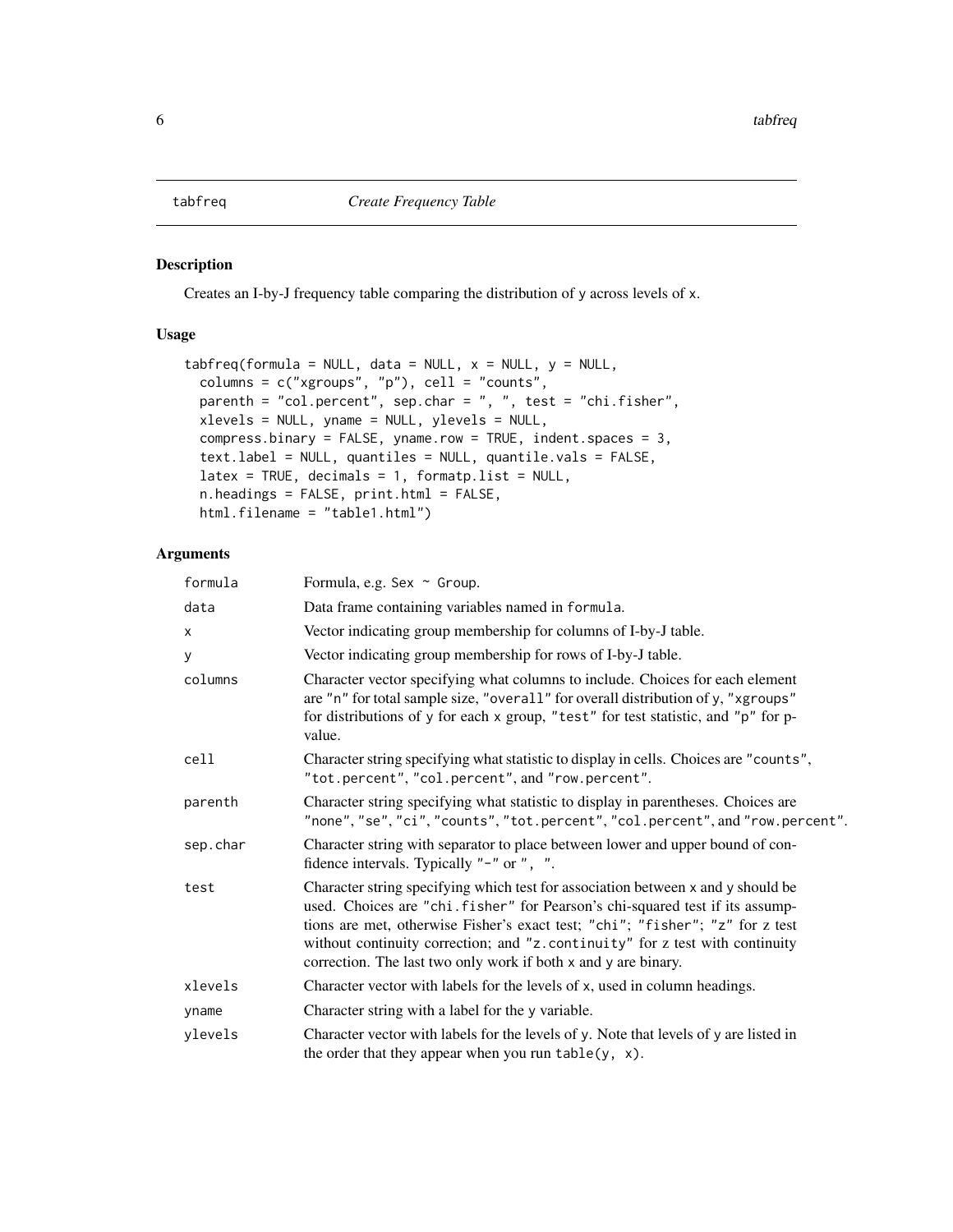#### <span id="page-6-0"></span>tabfreq 7 and 2008 and 2008 and 2008 and 2008 and 2008 and 2008 and 2008 and 2008 and 2008 and 2008 and 2008 and 2008 and 2008 and 2008 and 2008 and 2008 and 2008 and 2008 and 2008 and 2008 and 2008 and 2008 and 2008 and 2

| compress.binary |                                                                                                                                                                           |
|-----------------|---------------------------------------------------------------------------------------------------------------------------------------------------------------------------|
|                 | Logical value for whether to compress binary y variable to a single row, exclud-<br>ing the first level rather than showing both.                                         |
| yname.row       | Logical value for whether to include a row displaying the name of the y variable<br>and indent the factor levels.                                                         |
| indent.spaces   | Integer value specifying how many spaces to indent factor levels. Only used if<br>$ynamerow = TRUE.$                                                                      |
| text.label      | Character string with text to put after the y variable name, identifying what cell<br>values and parentheses represent.                                                   |
| quantiles       | Numeric value. If specified, table compares y across quantiles of x created on<br>the fly.                                                                                |
| quantile.vals   | Logical value for whether labels for x quantiles should show quantile number<br>and corresponding range, e.g. Q1 [0.00, 0.25), rather than just the quantile num-<br>ber. |
| latex           | Logical value for whether to format table so it is ready for printing in LaTeX via<br>xtable or kable.                                                                    |
| decimals        | Numeric value specifying number of decimal places for numbers other than p-<br>values.                                                                                    |
| formatp.list    | List of arguments to pass to formatp.                                                                                                                                     |
| n.headings      | Logical value for whether to display group sample sizes in parentheses in col-<br>umn headings.                                                                           |
| print.html      | Logical value for whether to write a .html file with the table to the current work-<br>ing directory.                                                                     |
| html.filename   | Character string specifying the name of the .html file that gets written if print .html = TRUE.                                                                           |

#### Value

Data frame which you can print in R (e.g. with [xtable](#page-0-0)'s xtable or knitr's [kable](#page-0-0)) or export to Word, Excel, or some other program. To export the table, set print.html = TRUE. This will result in a .html file being written to your current working directory, which you can open and copy/paste into your document.

### Examples

```
# Compare sex distribution by group
(freqtable1 <- tabfreq(Sex ~ Group, data = tabdata))
# Same as previous, but specifying input vectors rather than formula
(freqtable2 <- tabfreq(x = tabdata$Group, y = tabdata$Sex))
# Same as previous, but showing male row only and percent (SE) rather than n
# (percent)
(freqtable3 <- tabfreq(Sex ~ Group, data = tabdata,
                      cell = "col.percent", parenth = "se",
                      compress.binary = TRUE))
```
# Create single table comparing sex and race in control vs. treatment group.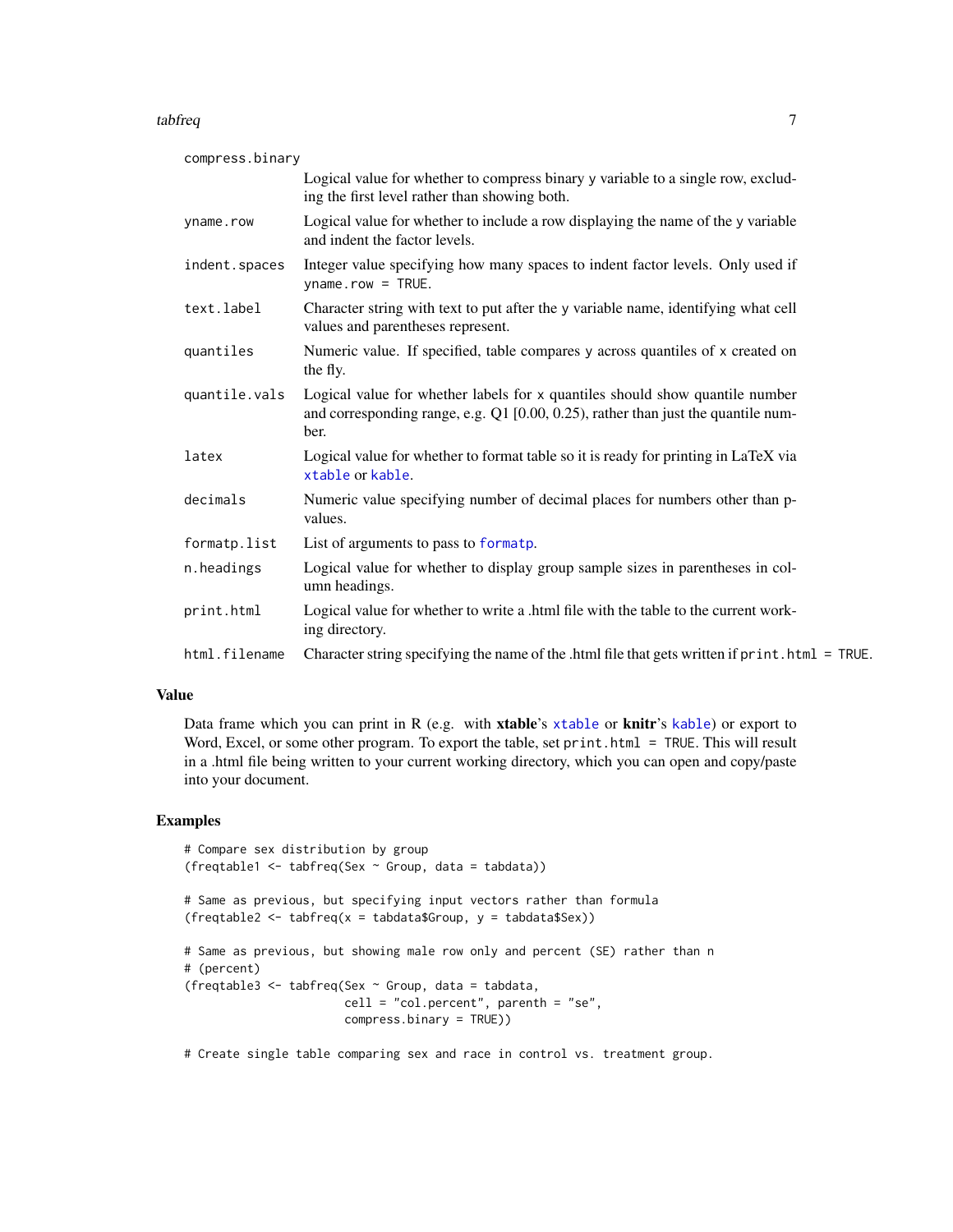```
# Drop missing observations first.
tabdata2 <- subset(tabdata, ! is.na(Sex) & ! is.na(Race))
(freqtable4 <- rbind(tabfreq(Sex ~ Group, data = tabdata2),
                   tabfreq(Race ~ Group, data = tabdata2)))# Same as previous, but using tabmulti for convenience
#(freqtable5 <- tabmulti(data = d, xvarname = "Group",
# yvarnames = c("Sex", "Race")))
```
<span id="page-7-1"></span>

tabfreq.svy *Create Frequency Table (for Complex Survey Data)*

### Description

Creates an I-by-J frequency table comparing the distribution of y across levels of x.

#### Usage

```
tabfreq.svy(formula, design, columns = c("xgroups", "p"),
 cell = "col.percent", parenth = "se", sep.char = ", ",
 xlevels = NULL, yname = NULL, ylevels = NULL,
 compress.binary = FALSE, yname.row = TRUE, indent.spaces = 3,
  textu = NULL, latex = TRUE, decimals = 1,
  svychisq.list = NULL, formatp.list = NULL, n.headings = FALSE,
 N.headings = FALSE, print.html = FALSE,
 html.filename = "table1.html")
```

| formula  | Formula, e.g. Race $\sim$ Sex.                                                                                                                                                                                                                                                                   |
|----------|--------------------------------------------------------------------------------------------------------------------------------------------------------------------------------------------------------------------------------------------------------------------------------------------------|
| design   | Survey design object from syydesign.                                                                                                                                                                                                                                                             |
| columns  | Character vector specifying what columns to include. Choices for each element<br>are "n" for total unweighted sample size, "N" for total weighted sample size,<br>"overall" for overall distribution of y, "xgroups" for distributions of y for<br>each x group, and "p" for Chi-square p-value. |
| cell     | Character string specifying what statistic to display in cells. Choices are "n",<br>"N", and "col.percent".                                                                                                                                                                                      |
| parenth  | Character string specifying what statistic to display in parentheses. Choices are<br>"none", "n", "N", "col.percent", "se", and "ci".                                                                                                                                                            |
| sep.char | Character string with separator to place between lower and upper bound of con-<br>fidence intervals. Typically "-" or ", ".                                                                                                                                                                      |
| xlevels  | Character vector with labels for the levels of x, used in column headings.                                                                                                                                                                                                                       |
| yname    | Character string with a label for the y variable.                                                                                                                                                                                                                                                |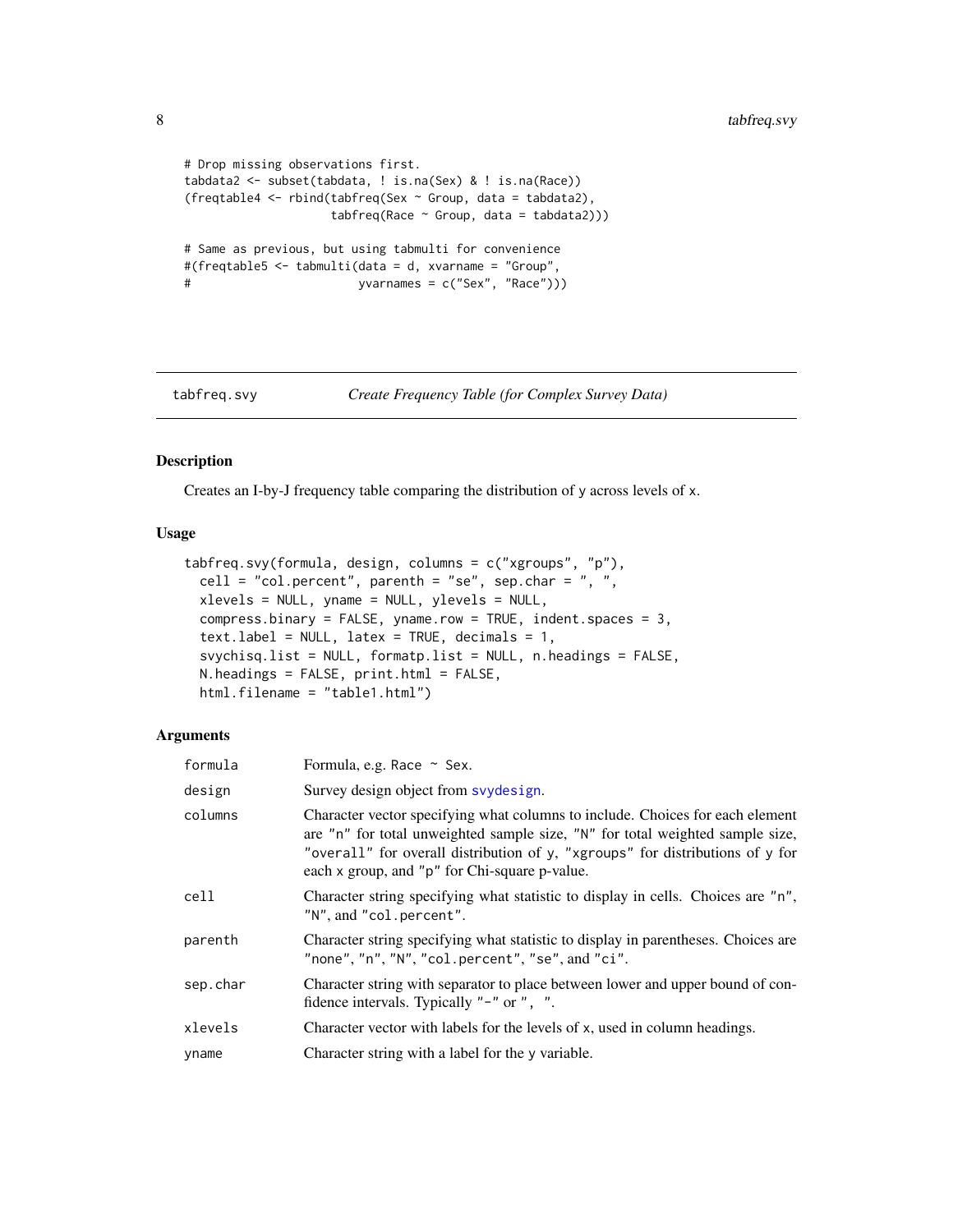# <span id="page-8-0"></span>tabfreq.svy 9

| ylevels         | Character vector with labels for the levels of y. Note that levels of y are listed in<br>the order that they appear when you run $table(y, x)$ . |  |
|-----------------|--------------------------------------------------------------------------------------------------------------------------------------------------|--|
| compress.binary |                                                                                                                                                  |  |
|                 | Logical value for whether to compress binary y variable to a single row, exclud-<br>ing the first level rather than showing both.                |  |
| yname.row       | Logical value for whether to include a row displaying the name of the y variable.                                                                |  |
| indent.spaces   | Integer value specifying how many spaces to indent factor levels. Only used if<br>$ynamerow = TRUE.$                                             |  |
| text.label      | Character string with text to put after the y variable name, identifying what cell<br>values and parentheses represent.                          |  |
| latex           | Logical value for whether to format table so it is ready for printing in LaTeX via<br>xtable or kable.                                           |  |
| decimals        | Numeric value specifying number of decimal places for numbers other than p-<br>values.                                                           |  |
| svychisq.list   | List of arguments to pass to svychisq.                                                                                                           |  |
| formatp.list    | List of arguments to pass to formatp.                                                                                                            |  |
| n.headings      | Logical value for whether to display unweighted sample sizes in parentheses in<br>column headings.                                               |  |
| N.headings      | Logical value for whether to display weighted sample sizes in parentheses in<br>column headings.                                                 |  |
| print.html      | Logical value for whether to write a .html file with the table to the current work-<br>ing directory.                                            |  |
| html.filename   | Character string specifying the name of the .html file that gets written if print .html = TRUE.                                                  |  |
|                 |                                                                                                                                                  |  |

# Details

Basically [tabmedians](#page-16-1) for complex survey data. Relies heavily on the survey package.

# Examples

```
# Create survey design object
library("survey")
design <- svydesign(
 data = tabsvydata,
 ids = ~sdmvpsu,
 strata = ~sdmvstra,
 weights = ~wtmec2yr,
  nest = TRUE
\mathcal{L}# Compare race distribution by sex
tabfreq.svy(Race ~ Sex, design = design) %>% kable()
```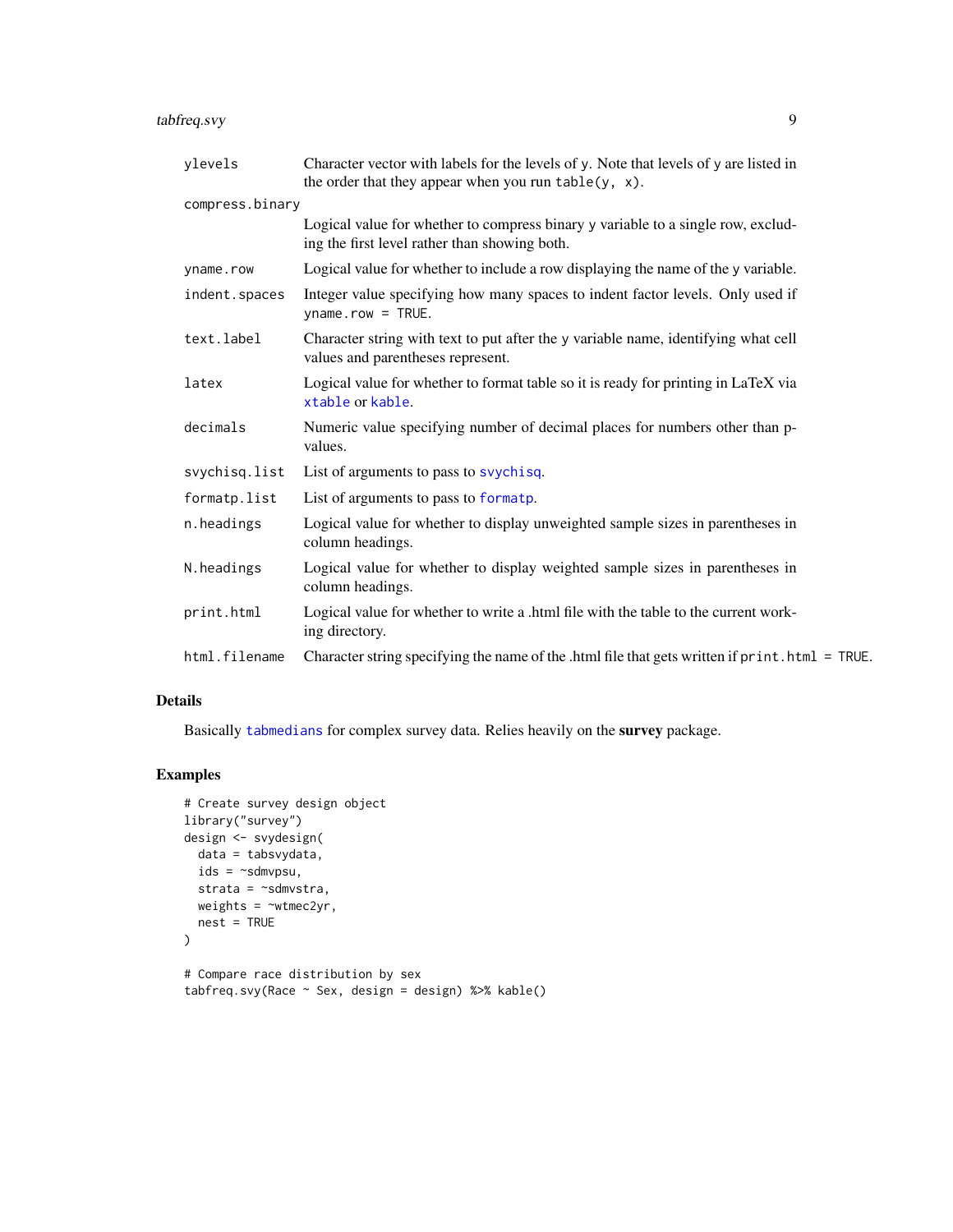<span id="page-9-0"></span>

### Description

Creates a table summarizing a GEE fit using the [gee](#page-0-0) function.

### Usage

```
tabgee(fit, data = NULL, columns = NULL, robust = TRUE,
  var.labels = NULL, factor.compression = 1, sep.char = ", ",
  indent.\,spaces = 3, \,latex = TRUE, \, decimals = 2,formatp.list = NULL, print.html = FALSE,
  html.filename = "table1.html")
```

| fit                | Fitted gee object.                                                                                                                                                                                                                                                                                                                                                                                                                                                 |
|--------------------|--------------------------------------------------------------------------------------------------------------------------------------------------------------------------------------------------------------------------------------------------------------------------------------------------------------------------------------------------------------------------------------------------------------------------------------------------------------------|
| data               | Data frame that served as 'data' in function call to gee. Only needs to be spec-<br>ified if one or more of the predictors is a factor and factor. compression is 1,<br>2, 3, or 4.                                                                                                                                                                                                                                                                                |
| columns            | Character vector specifying what columns to include. Choices for each element<br>are "beta", "se", "betaci" for 95% CI for Beta, "beta.se" for Beta (SE),<br>"beta.ci" for Beta (95% CI), "or", "orci" for 95% CI for OR, "or.ci" for<br>OR (95% CI), "hr", "hrci" for 95% CI for HR, "hr.ci" for HR (95% CI), "z"<br>for z statistic, and "p". If OR's or HR's are requested, the function will trust that<br>exponentiated betas correspond to these quantities. |
| robust             | Logical value for whether to use robust standard errors.                                                                                                                                                                                                                                                                                                                                                                                                           |
| var.labels         | Named list specifying labels to use for certain predictors. For example, if fit<br>includes a predictor named "race" that you want to label "Race/ethnicity" and a<br>predictor named "age_yrs" that you want to label "Age (years)", use var . labels = list (race = "Race/                                                                                                                                                                                       |
| factor.compression |                                                                                                                                                                                                                                                                                                                                                                                                                                                                    |
|                    | Integer value from 1 to 5 controlling how much compression is applied to factor<br>predictors (higher value = more compression). If 1, rows are Variable, Level 1<br>(ref), Level 2, ; if 2, rows are Variable (ref = Level 1), Level 2, ; if 3, rows<br>are Level 1 (ref), Level 2, ; if 4, rows are Level 2 (ref = Level 1), ; if 5, rows<br>are Level 2,                                                                                                        |
| sep.char           | Character string with separator to place between lower and upper bound of con-<br>fidence intervals. Typically "-" or ", ".                                                                                                                                                                                                                                                                                                                                        |
| indent.spaces      | Integer value specifying how many spaces to indent factor levels.                                                                                                                                                                                                                                                                                                                                                                                                  |
| latex              | Logical value for whether to format table so it is ready for printing in LaTeX via<br>xtable or kable.                                                                                                                                                                                                                                                                                                                                                             |
| decimals           | Numeric value specifying number of decimal places for numbers other than p-<br>values.                                                                                                                                                                                                                                                                                                                                                                             |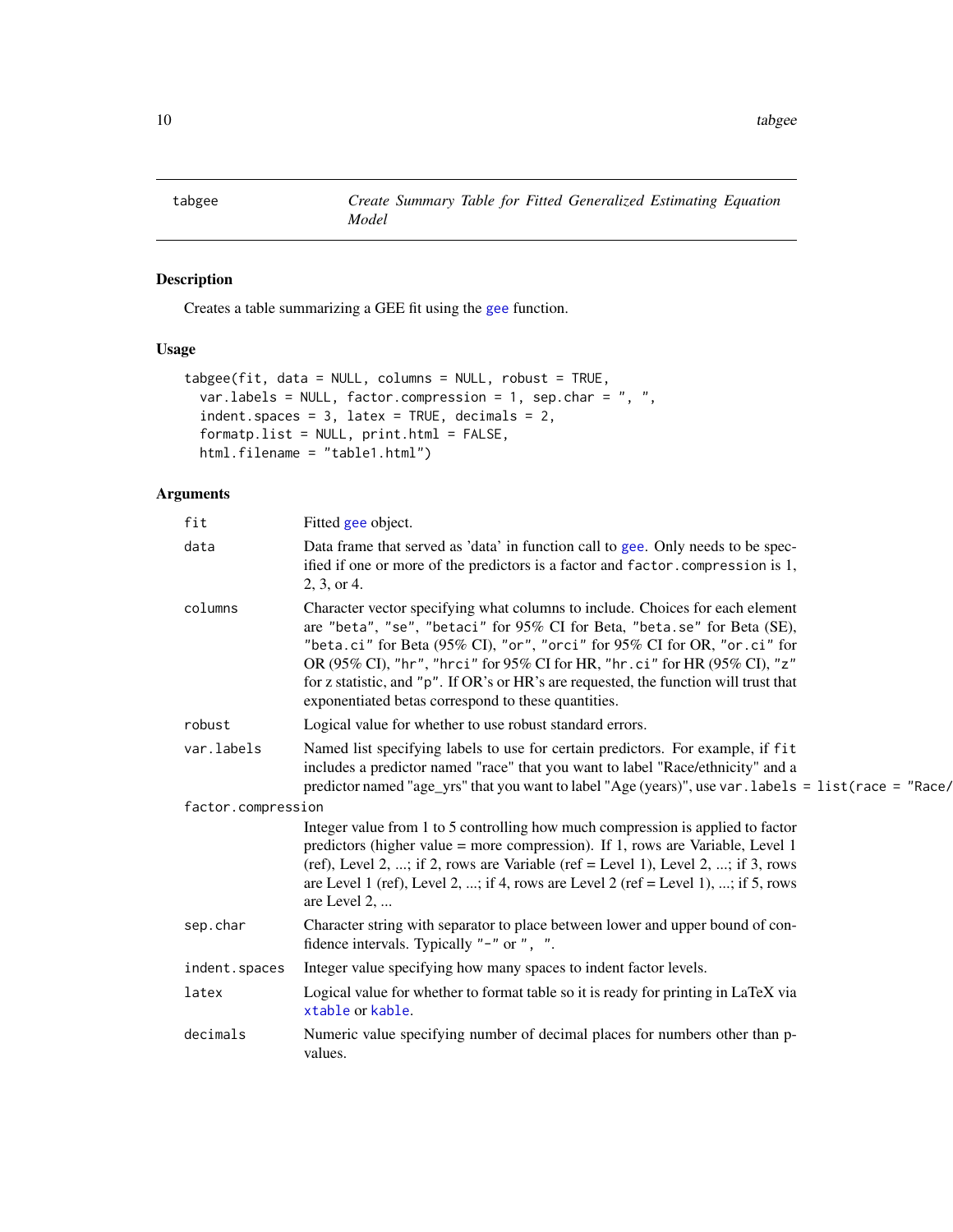#### <span id="page-10-0"></span>tabgee the contract of the contract of the contract of the contract of the contract of the contract of the contract of the contract of the contract of the contract of the contract of the contract of the contract of the con

| formatp.list | List of arguments to pass to formatp.                                                                        |
|--------------|--------------------------------------------------------------------------------------------------------------|
| print.html   | Logical value for whether to write a .html file with the table to the current work-<br>ing directory.        |
|              | html.filename Character string specifying the name of the .html file that gets written if print.html = TRUE. |

#### Value

Data frame which you can print in R (e.g. with [xtable](#page-0-0)'s xtable or knitr's [kable](#page-0-0)) or export to Word, Excel, or some other program. To export the table, set print.html = TRUE. This will result in a .html file being written to your current working directory, which you can open and copy/paste into your document.

#### Examples

```
# Load in sample dataset and convert to long format
data(tabdata)
tabdata2 <- reshape(data = tabdata,
                    varying = c("bp.1", "bp.2", "bp.3", "highbp.1","highbp.2", "highbp.3"),
                    timevar = "bp.visit", direction = "long")
tabdata2 <- tabdata2[order(tabdata2$id), ]
# Blood pressure at 1, 2, and 3 months vs. age, sex, race, and treatment
library("gee")
fit \leq gee(bp \sim Age + Sex + Race + Group, id = id, data = tabdata2,
           corstr = "unstructured")
kable(tabgee(fit, data = tabdata2))
# Can also use piping
fit %>% tabgee(data = tabdata2) %>% kable()
# Same as previous, but with custom labels for Age and Race and factors
# displayed in slightly more compressed format
fit %>%
  tabgee(data = tabdata2,
         var.labels = list(Age = "Age (years)", Race = "Race/ethnicity"),
         factor.compression = 2) %>%
 kable()
# GEE with some higher-order terms
# higher-order terms
fit \leq gee(highbp \sim poly(Age, 2, raw = TRUE) + Sex + Race + Group + Race*Group,
           id = id, data = tabdata2, family = "binomial", corstr = "unstructured")
fit %>% tabgee(data = tabdata2) %>% kable()
```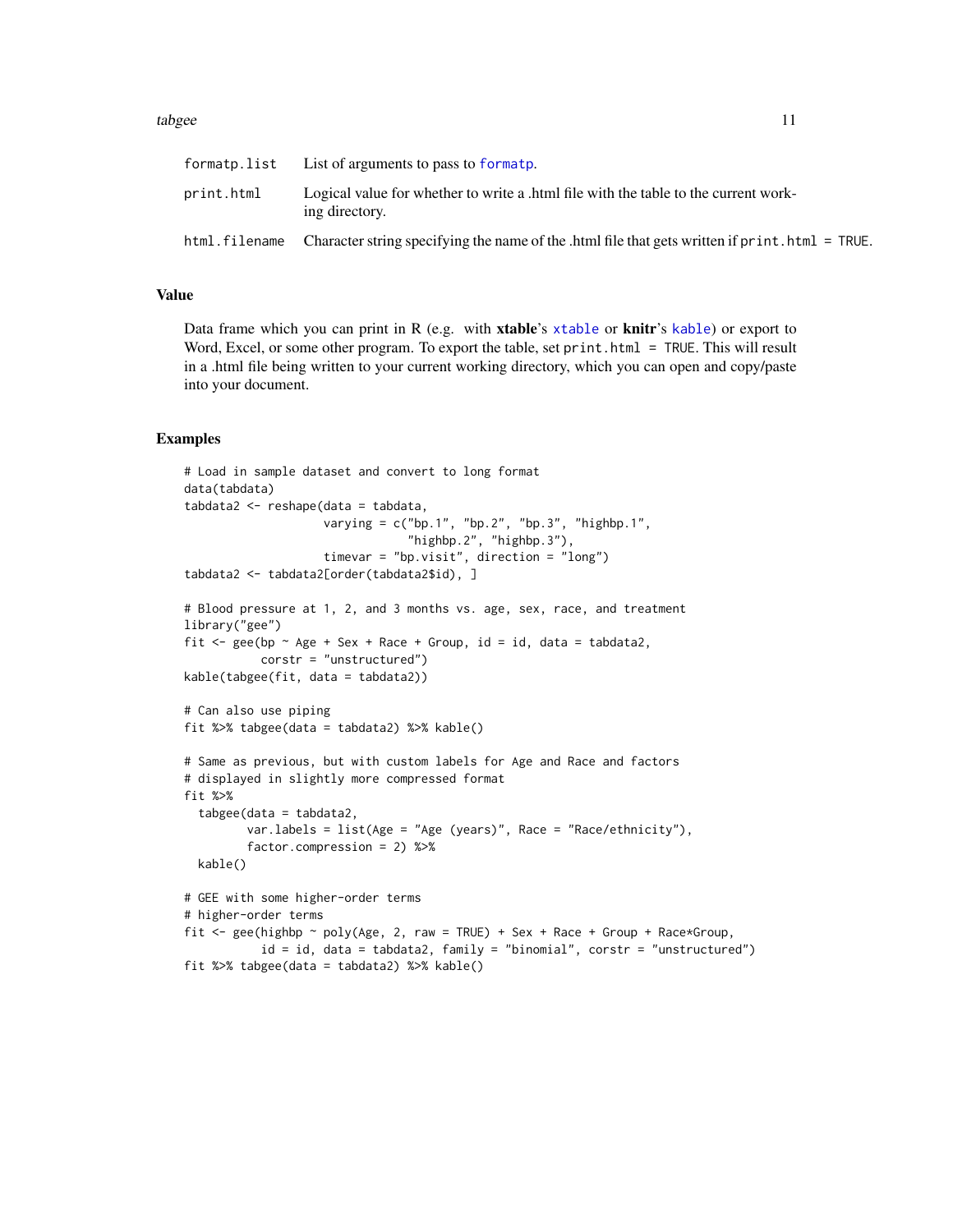<span id="page-11-0"></span>

### Description

Creates a table summarizing a GLM fit using the [glm](#page-0-0) function.

# Usage

```
tabglm(fit, columns = NULL, xvarlabels = NULL,
  factor.compression = 1, sep.char = ", ", indent.spaces = 3,
  latex = TRUE, decimals = 2, formatp.list = NULL,
 print.html = FALSE, html.filename = "table1.html")
```

| fit                | Fitted glm object.                                                                                                                                                                                                                                                                                                                                                                                                                                                      |
|--------------------|-------------------------------------------------------------------------------------------------------------------------------------------------------------------------------------------------------------------------------------------------------------------------------------------------------------------------------------------------------------------------------------------------------------------------------------------------------------------------|
| columns            | Character vector specifying what columns to include. Choices for each element<br>are "beta", "se", "betaci" for 95% CI for Beta, "beta.se" for Beta (SE),<br>"beta.ci" for Beta (95% CI), "or", "orci" for 95% CI for OR, "or.ci" for<br>OR (95% CI), "hr", "hrci" for 95% CI for HR, "hr.ci" for HR (95% CI),<br>"test" for z/t statistic, and "p". If OR's or HR's are requested, the function<br>will trust that exponentiated betas correspond to these quantities. |
| xvarlabels         | Named list specifying labels to use for certain predictors. For example, if fit<br>includes a predictor named "race" that you want to label "Race/ethnicity" and a<br>predictor named "age_yrs" that you want to label "Age (years)", use xvarlabels = list (race = "Race/                                                                                                                                                                                              |
| factor.compression |                                                                                                                                                                                                                                                                                                                                                                                                                                                                         |
|                    | Integer value from 1 to 5 controlling how much compression is applied to factor<br>predictors (higher value = more compression). If 1, rows are Variable, Level 1<br>(ref), Level 2, ; if 2, rows are Variable (ref = Level 1), Level 2, ; if 3, rows<br>are Level 1 (ref), Level 2, ; if 4, rows are Level 2 (ref = Level 1), ; if 5, rows<br>are Level 2,                                                                                                             |
| sep.char           | Character string with separator to place between lower and upper bound of con-<br>fidence intervals. Typically "-" or ", ".                                                                                                                                                                                                                                                                                                                                             |
| indent.spaces      | Integer value specifying how many spaces to indent factor levels.                                                                                                                                                                                                                                                                                                                                                                                                       |
| latex              | Logical value for whether to format table so it is ready for printing in LaTeX via<br>xtable or kable.                                                                                                                                                                                                                                                                                                                                                                  |
| decimals           | Numeric value specifying number of decimal places for numbers other than p-<br>values.                                                                                                                                                                                                                                                                                                                                                                                  |
| formatp.list       | List of arguments to pass to formatp.                                                                                                                                                                                                                                                                                                                                                                                                                                   |
| print.html         | Logical value for whether to write a .html file with the table to the current work-<br>ing directory.                                                                                                                                                                                                                                                                                                                                                                   |
| html.filename      | Character string specifying the name of the .html file that gets written if print.html = TRUE.                                                                                                                                                                                                                                                                                                                                                                          |
|                    |                                                                                                                                                                                                                                                                                                                                                                                                                                                                         |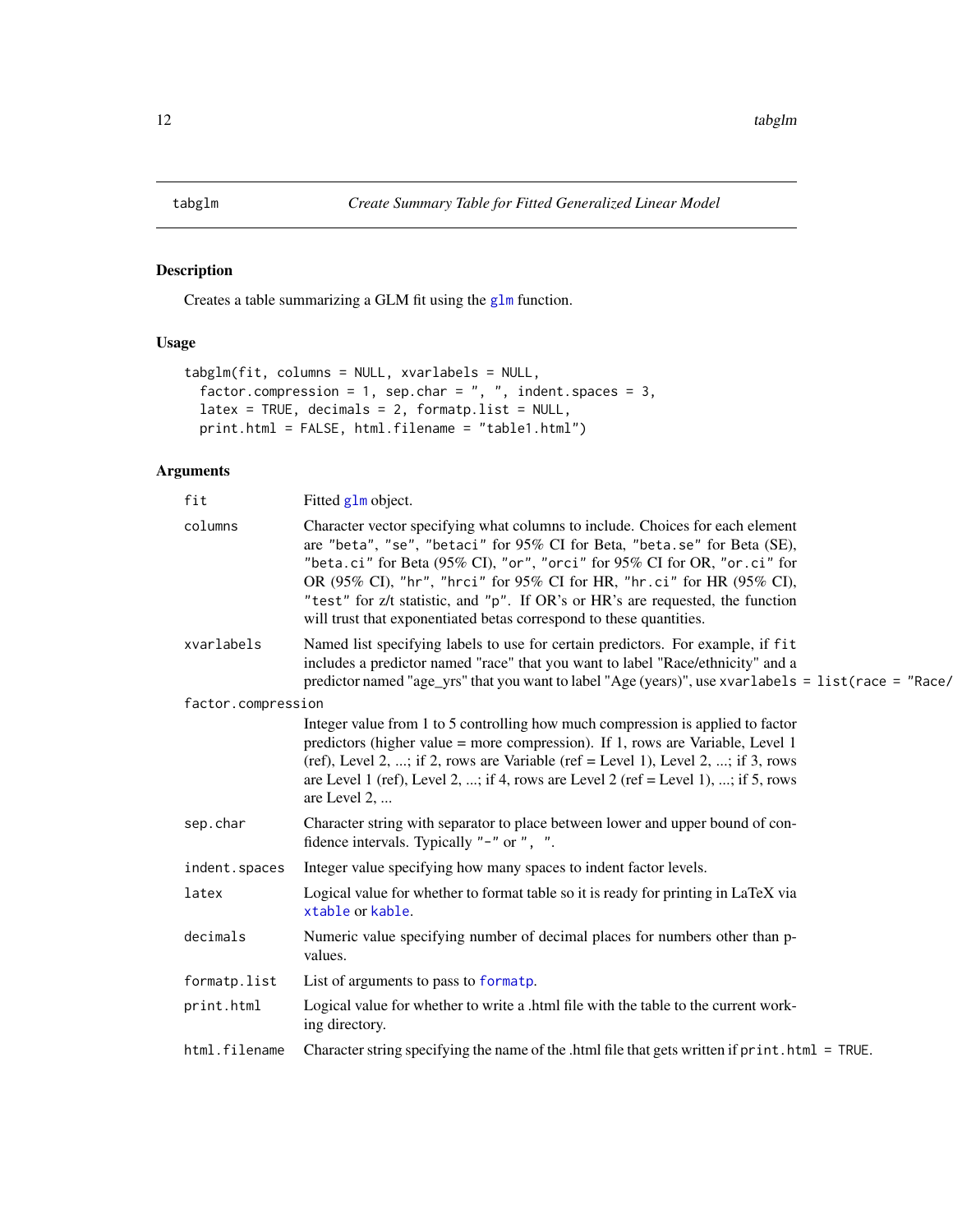#### <span id="page-12-0"></span>tabmeans and the state of the state of the state of the state of the state of the state of the state of the state of the state of the state of the state of the state of the state of the state of the state of the state of t

#### Value

Data frame which you can print in R (e.g. with **[xtable](#page-0-0)**'s xtable or **knitr**'s [kable](#page-0-0)) or export to Word, Excel, or some other program. To export the table, set print.html = TRUE. This will result in a .html file being written to your current working directory, which you can open and copy/paste into your document.

#### Examples

```
# Linear regression: BMI vs. age, sex, race, and treatment
fit \leq glm(BMI \sim Age + Sex + Race + Group, data = tabdata)
kable(tabglm(fit))
# Can also use piping
fit %>% tabglm() %>% kable()
# Logistic regression: 1-year mortality vs. age, sex, race, and treatment
fit \leq glm(death_1yr \sim Age + Sex + Race + Group, data = tabdata,
           family = binomial)
fit %>% tabglm() %>% kable()
# Same as previous, but with custom labels for Age and Race and factors
# displayed in slightly more compressed format
fit %>%
 tabglm(xvarlabels = list(Age = "Age (years)", Race = "Race/ethnicity"),
         factor.compression = 2) %>%
 kable()
# Logistic regression model with some higher-order terms
fit \leq glm(death_1yr \sim poly(Age, 2, raw = TRUE) + Sex + BMI + Sex * BMI,
           data = tabdata, family = "binomial")
fit %>% tabglm() %>% kable()
```
<span id="page-12-1"></span>

tabmeans *Create Table Comparing Group Means*

#### **Description**

Creates a table comparing the mean of y across levels of x.

#### Usage

```
tabmeans(formula = NULL, data = NULL, x = NULL, y = NULL,
 columns = c("xgroups", "p"), parenth = "sd", sep.char = ", ",
 variance = "unequal", xlevels = NULL, yname = NULL,
 text.label = NULL, quantiles = NULL, quantile.vals = FALSE,
 decimals = NULL, formatp.list = NULL, n.headings = TRUE,
 print.html = FALSE, html.filename = "table1.html")
```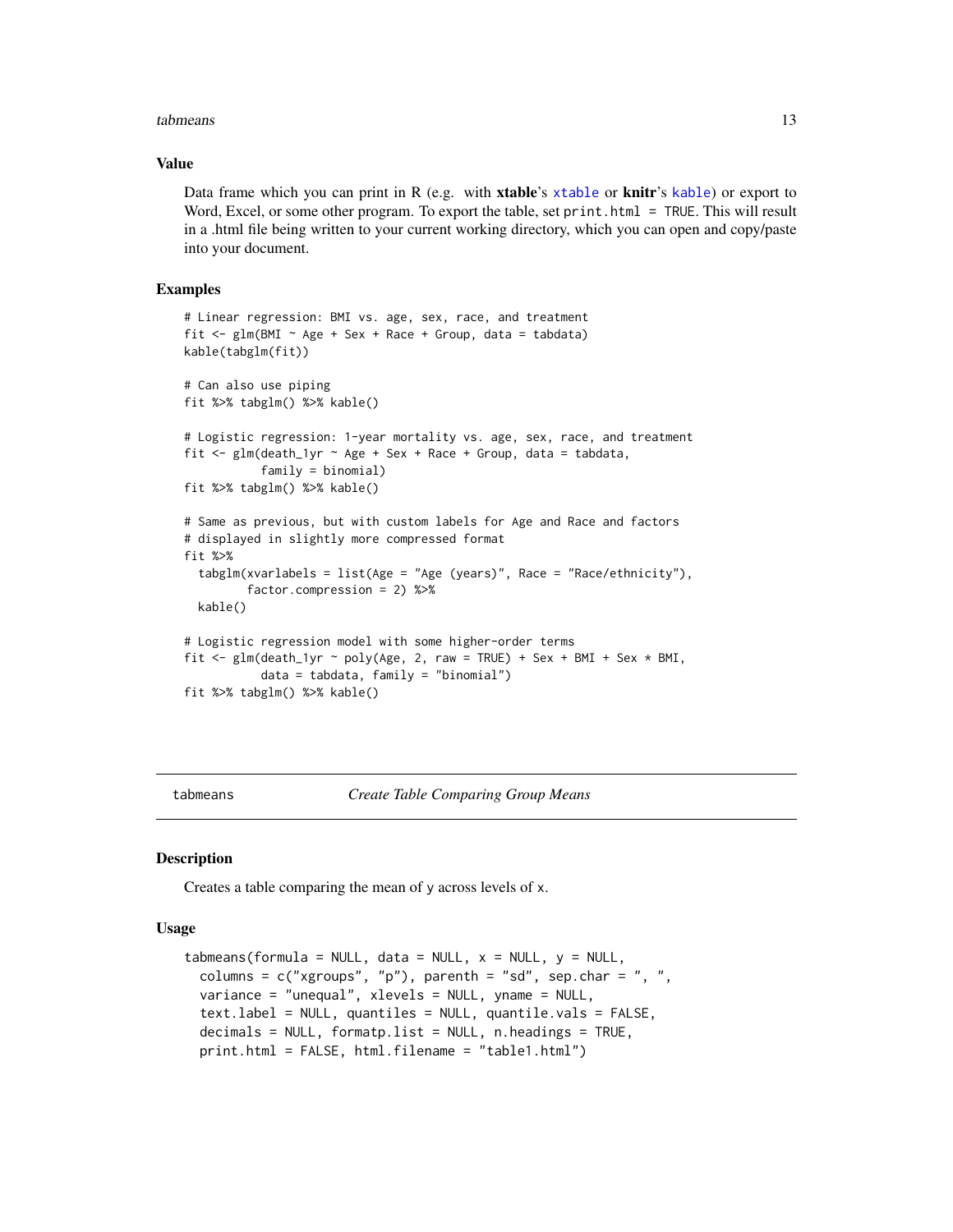# <span id="page-13-0"></span>Arguments

| formula       | Formula, e.g. BMI ~ Group.                                                                                                                                                                                                                                                                                                                                                                                                                  |
|---------------|---------------------------------------------------------------------------------------------------------------------------------------------------------------------------------------------------------------------------------------------------------------------------------------------------------------------------------------------------------------------------------------------------------------------------------------------|
| data          | Data frame containing variables named in formula.                                                                                                                                                                                                                                                                                                                                                                                           |
| х             | Vector of values for the categorical x variable.                                                                                                                                                                                                                                                                                                                                                                                            |
| у             | Vector of values for the continuous y variable.                                                                                                                                                                                                                                                                                                                                                                                             |
| columns       | Character vector specifying what columns to include. Choices for each element<br>are "n" for total sample size, "overall" for overall mean, "xgroups" for x<br>group means, "diff" for difference in x group means (this one and the next two<br>are only available for binary x), "diffci" for 95 x group means, "diff.ci" for<br>difference in group means and 95 confidence interval, "test" for test statistic,<br>and "p" for p-value. |
| parenth       | Character string specifying what statistic to display in parentheses after the<br>means. Choices are "none", "sd", "se", "t.ci", "z.ci", "range", and "minmax".                                                                                                                                                                                                                                                                             |
| sep.char      | Character string with separator to place between lower and upper bound of con-<br>fidence intervals. Typically "-" or ", ".                                                                                                                                                                                                                                                                                                                 |
| variance      | Character string specifying which version of the two-sample t-test to use if x has<br>2 levels. Choices are "equal" for equal variance t-test, "unequal" for unequal<br>variance t-test, and "f" for F test to determine which to use.                                                                                                                                                                                                      |
| xlevels       | Character vector with labels for the levels of x, used in column headings.                                                                                                                                                                                                                                                                                                                                                                  |
| yname         | Character string with a label for the y variable.                                                                                                                                                                                                                                                                                                                                                                                           |
| text.label    | Character string with text to put after the y variable name, identifying what cell<br>values and parentheses represent.                                                                                                                                                                                                                                                                                                                     |
| quantiles     | Numeric value. If specified, table compares y across quantiles of x created on<br>the fly.                                                                                                                                                                                                                                                                                                                                                  |
| quantile.vals | Logical value for whether labels for x quantiles should show quantile number<br>and corresponding range, e.g. Q1 [0.00, 0.25), rather than just the quantile num-<br>ber.                                                                                                                                                                                                                                                                   |
| decimals      | Numeric value specifying number of decimal places for numbers other than p-<br>values.                                                                                                                                                                                                                                                                                                                                                      |
| formatp.list  | List of arguments to pass to formatp.                                                                                                                                                                                                                                                                                                                                                                                                       |
| n.headings    | Logical value for whether to display group sample sizes in parentheses in col-<br>umn headings.                                                                                                                                                                                                                                                                                                                                             |
| print.html    | Logical value for whether to write a .html file with the table to the current work-<br>ing directory.                                                                                                                                                                                                                                                                                                                                       |
| html.filename | Character string specifying the name of the .html file that gets written if print .html = TRUE.                                                                                                                                                                                                                                                                                                                                             |

# Details

A t-test is used to compare means if x has two levels, and a one-way analysis of variance is used if x has more than two levels. Observations with missing values for x and/or y are dropped.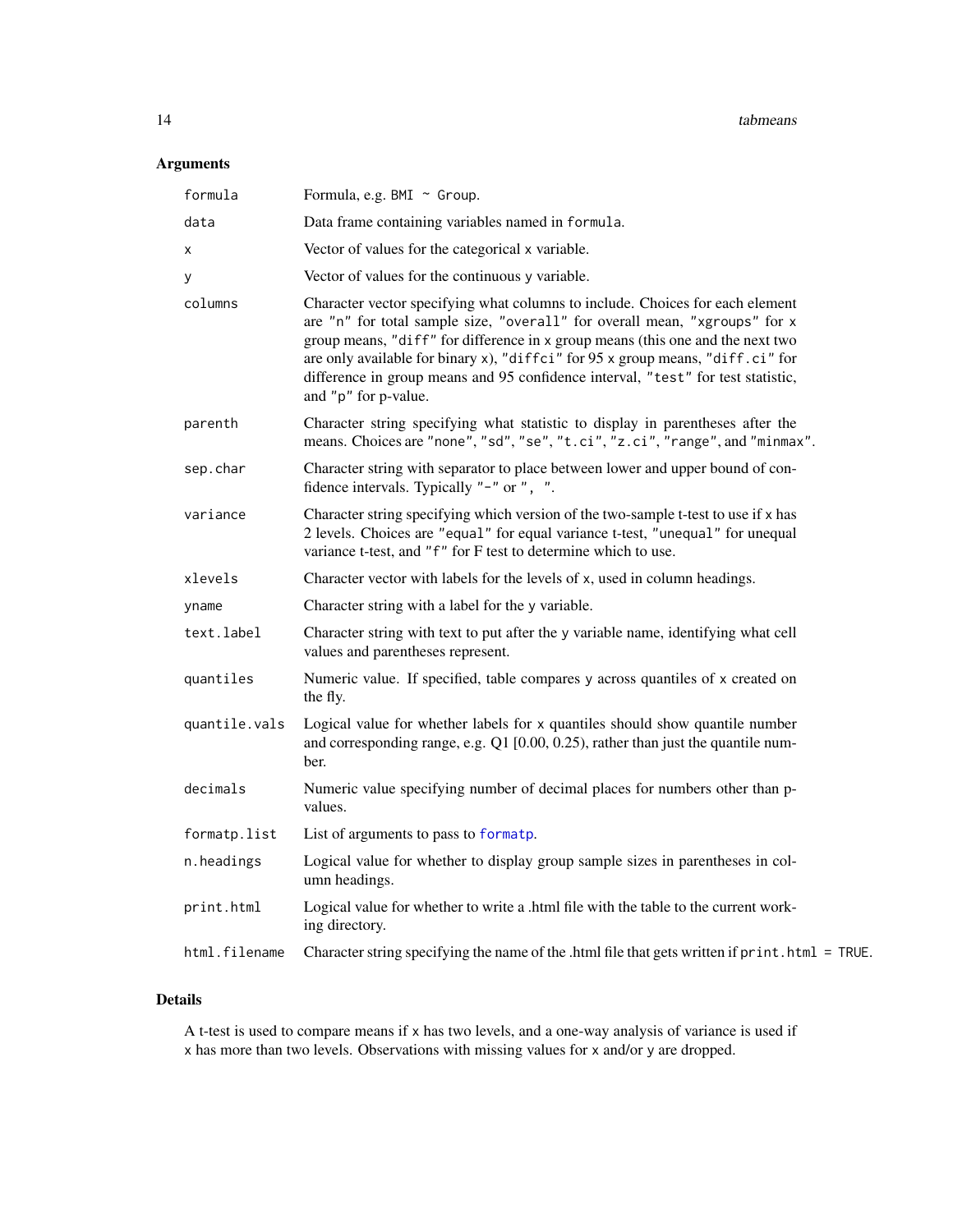#### <span id="page-14-0"></span>tabmeans.svy 15

#### Value

Data frame which you can print in R (e.g. with **[xtable](#page-0-0)**'s xtable or **knitr**'s [kable](#page-0-0)) or export to Word, Excel, or some other program. To export the table, set print.html = TRUE. This will result in a .html file being written to your current working directory, which you can open and copy/paste into your document.

#### Examples

```
# Compare mean BMI in control vs. treatment group in sample dataset
(meanstable1 <- tabmeans(BMI ~ Group, data = tabdata))
# Same as previous, but specifying input vectors rather than formula
(meanstable2 <- tabmeans(x = tabdata$Group, y = tabdata$BMI))
# Compare mean baseline systolic BP across tertiles of BMI
(meanstable3 <- tabmeans(bp.1 \sim BMI, data = tabdata,
                         quantiles = 3, yname = "Systolic BP"))
# Create single table comparing mean BMI and mean age in control vs.
# treatment group. Drop missing observations first.
tabdata2 <- subset(tabdata, ! is.na(BMI) & ! is.na(Age))
(meanstable4 <- rbind(tabmeans(BMI ~ Group, data = tabdata2),
                      tabmeans(Age ~ Group, data = tabdata2)))
# Same as previous, but using tabmulti for convenience
```

```
(meanstable5 <- tabmulti(BMI + Age ~ Group, data = tabdata))
```
<span id="page-14-1"></span>tabmeans.svy *Create Table Comparing Group Means (for Complex Survey Data)*

#### **Description**

Creates a table comparing the mean of y across levels of x.

#### Usage

```
tabmeans.svy(formula, design, columns = c("xgroups", "p"),
 parenth = "sd", sep.char = ", ", xlevels = NULL, yname = NULL,
 text.label = NULL, decimals = 1, anova.svyglm.list = NULL,
 formatp.list = NULL, n.headings = FALSE, N.headings = FALSE,
 print.html = FALSE, html.filename = "table1.html")
```

| formula | Formula, e.g. BMI $\sim$ Sex.        |
|---------|--------------------------------------|
| design  | Survey design object from svydesign. |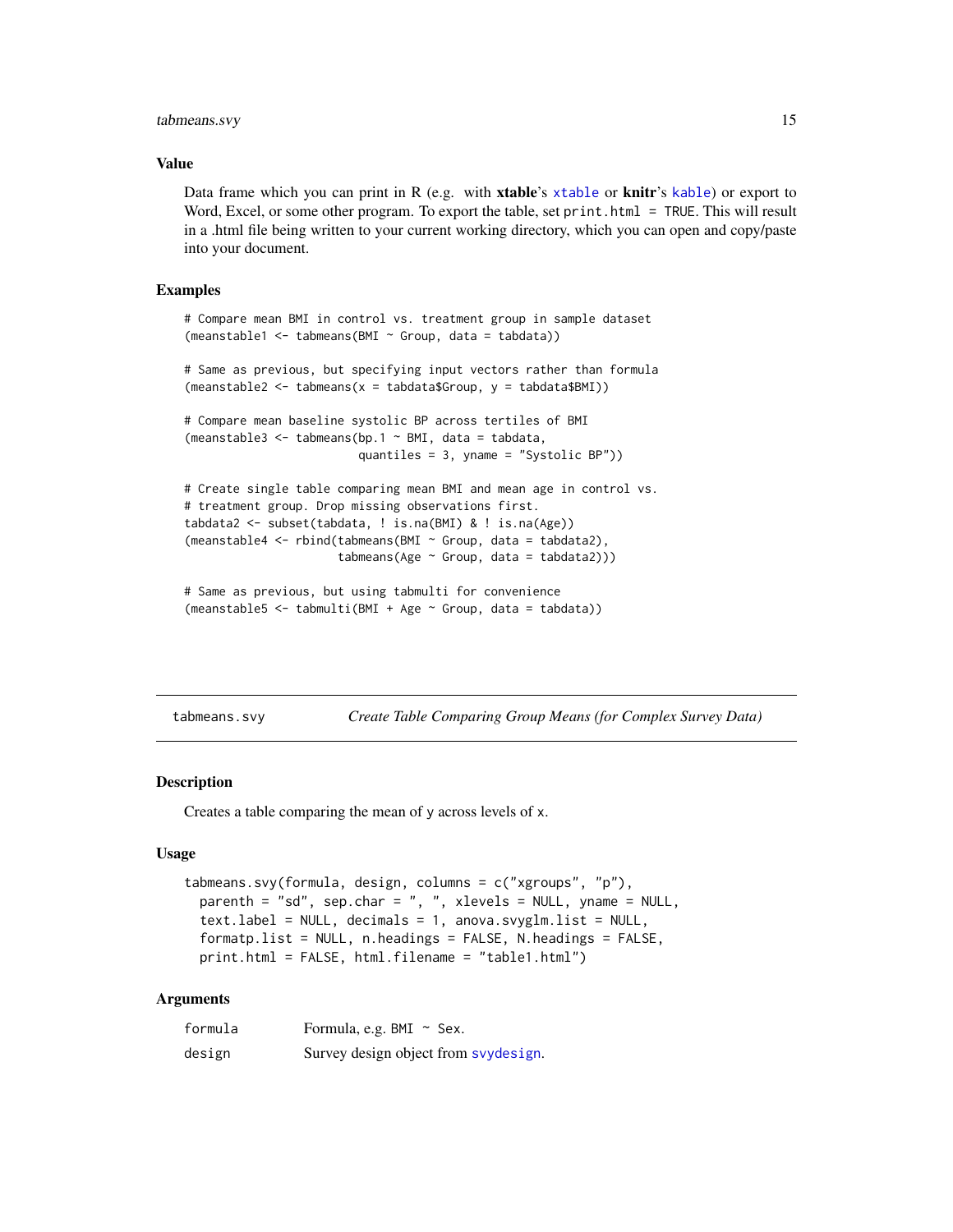<span id="page-15-0"></span>

| columns           | Character vector specifying what columns to include. Choices for each element<br>are "n" for total sample size, "overall" for overall mean, "xgroups" for x<br>group means, "diff" for difference in x group means (this one and the next two<br>are only available for binary x), "diffci" for 95 x group means, "diff.ci" for<br>difference in group means and 95 confidence interval, and "p" for p-value. |
|-------------------|---------------------------------------------------------------------------------------------------------------------------------------------------------------------------------------------------------------------------------------------------------------------------------------------------------------------------------------------------------------------------------------------------------------|
| parenth           | Character string specifying what statistic to display in parentheses after the<br>means. Choices are "none", "sd", "se", "t.ci", "z.ci", "range", and "minmax".                                                                                                                                                                                                                                               |
| sep.char          | Character string with separator to place between lower and upper bound of con-<br>fidence intervals. Typically "-" or ", ".                                                                                                                                                                                                                                                                                   |
| xlevels           | Character vector with labels for the levels of x, used in column headings.                                                                                                                                                                                                                                                                                                                                    |
| yname             | Character string with a label for the y variable.                                                                                                                                                                                                                                                                                                                                                             |
| text.label        | Character string with text to put after the y variable name, identifying what cell<br>values and parentheses represent                                                                                                                                                                                                                                                                                        |
| decimals          | Numeric value specifying number of decimal places for numbers other than p-<br>values.                                                                                                                                                                                                                                                                                                                        |
| anova.svyglm.list |                                                                                                                                                                                                                                                                                                                                                                                                               |
|                   | List of arguments to pass to anova. svyglm. Only used if x has three or more<br>levels.                                                                                                                                                                                                                                                                                                                       |
| formatp.list      | List of arguments to pass to formatp.                                                                                                                                                                                                                                                                                                                                                                         |
| n.headings        | Logical value for whether to display group sample sizes in parentheses in col-<br>umn headings.                                                                                                                                                                                                                                                                                                               |
| N.headings        | Logical value for whether to display weighted sample sizes in parentheses in<br>column headings.                                                                                                                                                                                                                                                                                                              |
|                   | Logical value for whether to write a .html file with the table to the current work-                                                                                                                                                                                                                                                                                                                           |
| print.html        | ing directory.                                                                                                                                                                                                                                                                                                                                                                                                |

#### Details

Basically [tabmeans](#page-12-1) for complex survey data. Relies heavily on the survey package.

#### Value

Data frame which you can print in R (e.g. with xtable's [xtable](#page-0-0) or knitr's [kable](#page-0-0)) or export to Word, Excel, or some other program. To export the table, set print.html = TRUE. This will result in a .html file being written to your current working directory, which you can open and copy/paste into your document.

#### Examples

```
# Create survey design object
library("survey")
design <- svydesign(
 data = tabsvydata,
 ids = \neg sdmvpsu,strata = ~sdmvstra,
```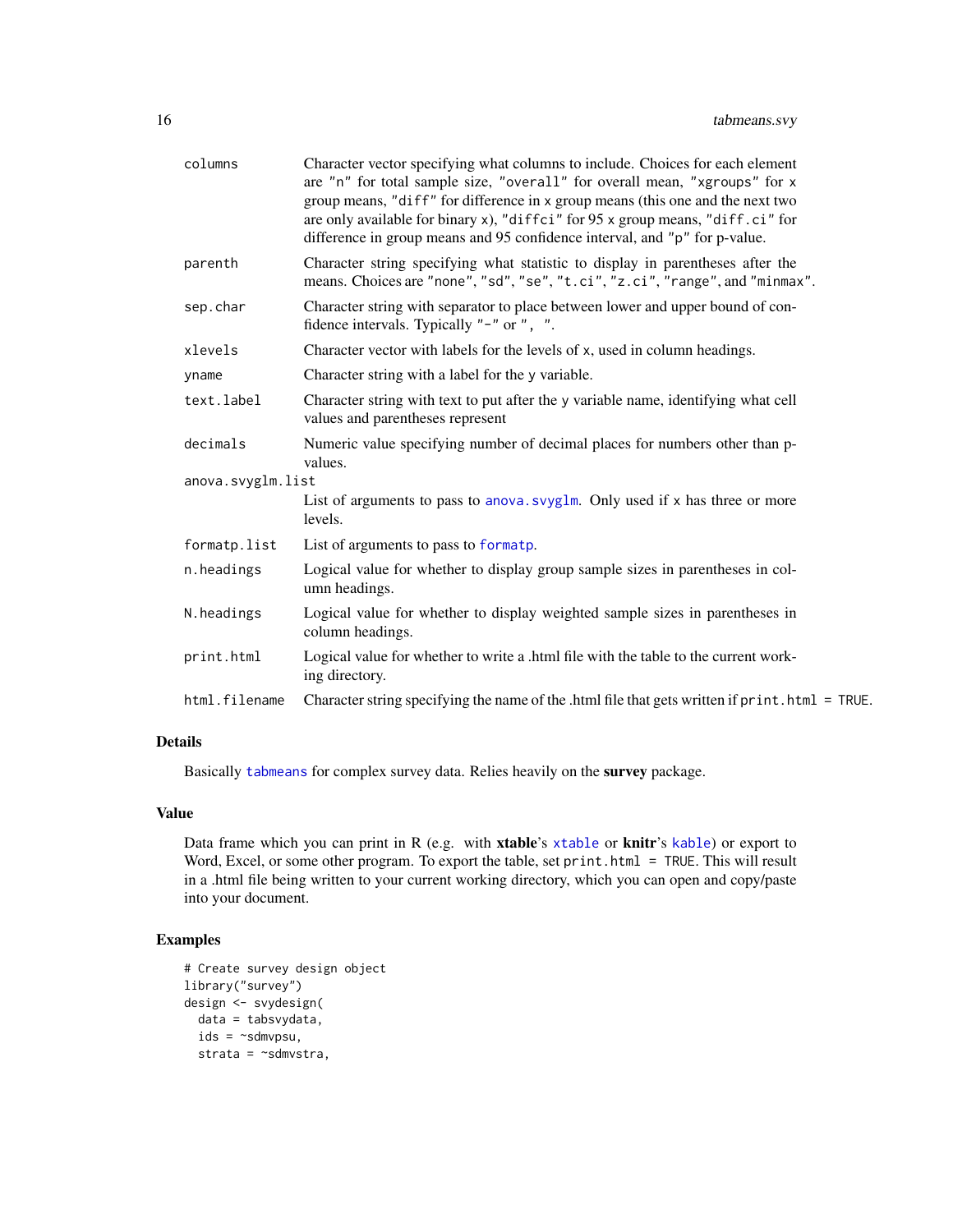```
weights = \simwtmec2yr,
  nest = TRUE
\mathcal{L}# Compare mean BMI by sex
(meanstable <- tabmeans.svy(BMI ~ Sex, design = design))
```
#### <span id="page-16-1"></span>tabmedians *Create Table Comparing Group Medians*

# Description

Creates a table comparing the median of y across levels of x.

# Usage

```
tabmedians(formula = NULL, data = NULL, x = NULL, y = NULL,
 columns = c("xgroups", "p"), parenth = "iqr", sep.char = ", ",
 xlevels = NULL, yname = NULL, text.label = NULL,
  quantiles = NULL, quantile.vals = FALSE, decimals = NULL,
  formatp.list = NULL, n.headings = TRUE, print.html = FALSE,
  html.filename = "table1.html")
```

| formula    | Formula, e.g. BMI ~ Group.                                                                                                                                                                                                                                                                                 |
|------------|------------------------------------------------------------------------------------------------------------------------------------------------------------------------------------------------------------------------------------------------------------------------------------------------------------|
| data       | Data frame containing variables named in formula.                                                                                                                                                                                                                                                          |
| X          | Vector of values for the categorical x variable.                                                                                                                                                                                                                                                           |
| У          | Vector of values for the continuous y variable.                                                                                                                                                                                                                                                            |
| columns    | Character vector specifying what columns to include. Choices for each element<br>are "n" for total sample size, "overall" for overall median, "xgroups" for x<br>group medians, "diff" for difference in x group medians (only available for<br>binary x), "test" for test statistic, and "p" for p-value. |
| parenth    | Character string specifying what values are shown in parentheses after the me-<br>dians in each cell. Choices are "none", "iqr", "q1q3" for first and third quar-<br>tiles, "range", "minmax", and "ci" for 95% confidence interval for the medians<br>based on normal approximation to binomial.          |
| sep.char   | Character string with separator to place between lower and upper bound of con-<br>fidence intervals. Typically "-" or ", ".                                                                                                                                                                                |
| xlevels    | Character vector with labels for the levels of x, used in column headings.                                                                                                                                                                                                                                 |
| yname      | Character string with a label for the y variable.                                                                                                                                                                                                                                                          |
| text.label | Character string with text to put after the y variable name, identifying what cell<br>values and parentheses represent.                                                                                                                                                                                    |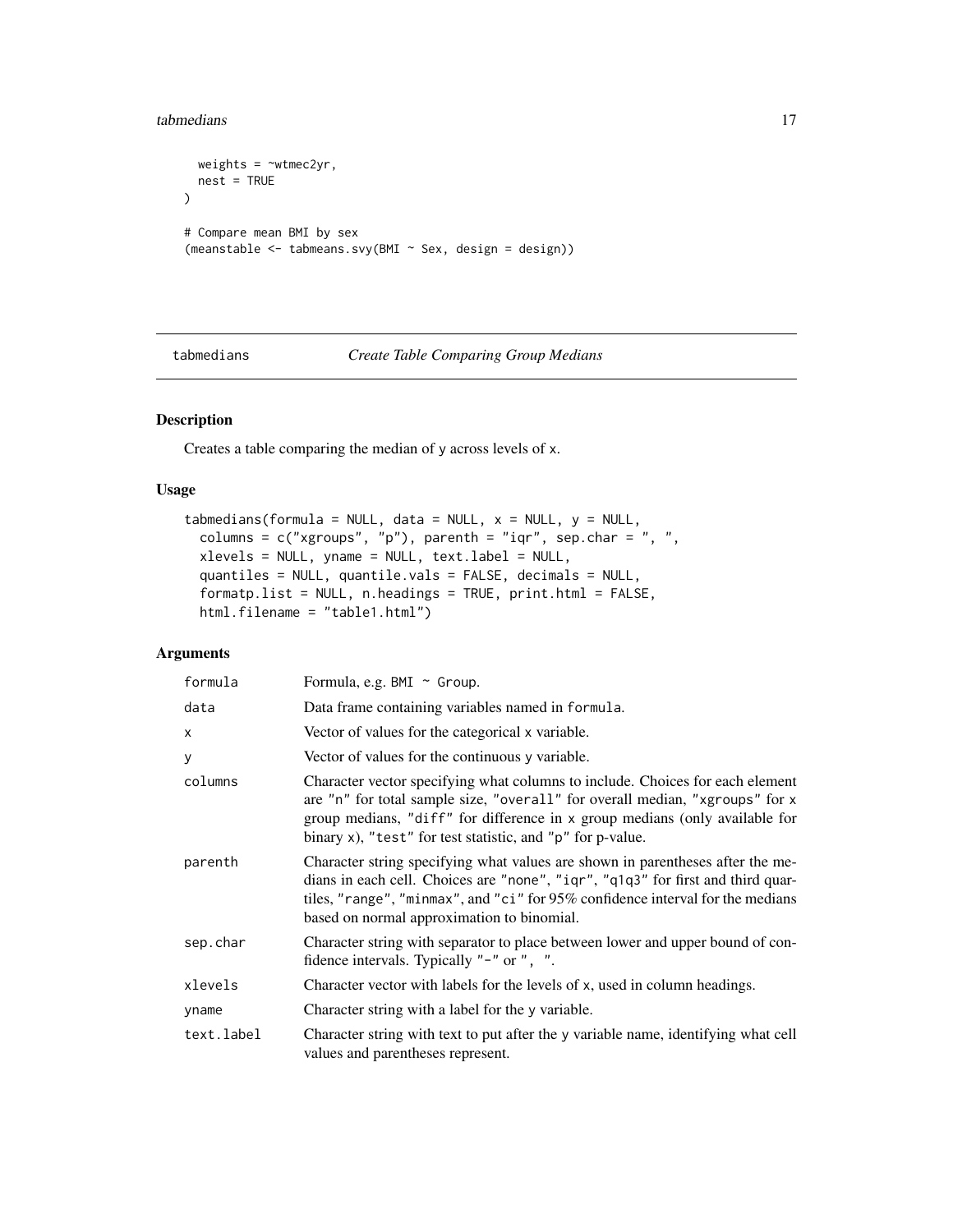<span id="page-17-0"></span>

| quantiles     | Numeric value. If specified, table compares y across quantiles of x created on<br>the fly.                                                                                |
|---------------|---------------------------------------------------------------------------------------------------------------------------------------------------------------------------|
| quantile.vals | Logical value for whether labels for x quantiles should show quantile number<br>and corresponding range, e.g. Q1 [0.00, 0.25), rather than just the quantile num-<br>ber. |
| decimals      | Numeric value specifying number of decimal places for numbers other than p-<br>values.                                                                                    |
| formatp.list  | List of arguments to pass to formatp.                                                                                                                                     |
| n.headings    | Logical value for whether to display group sample sizes in parentheses in col-<br>umn headings.                                                                           |
| print.html    | Logical value for whether to write a .html file with the table to the current work-<br>ing directory.                                                                     |
| html.filename | Character string specifying the name of the .html file that gets written if $print.html = TRUE$ .                                                                         |
|               |                                                                                                                                                                           |

#### Details

If x has 2 levels, a Mann-Whitney U (also known as Wilcoxon rank-sum) test is used to test whether the distribution of y differs in the two groups; if x has more than 2 levels, a Kruskal-Wallis test is used to test whether the distribution of y differs across at least two of the groups. Observations with missing values for x and/or y are dropped.

#### Value

Data frame which you can print in R (e.g. with **[xtable](#page-0-0)**'s xtable or **knitr**'s [kable](#page-0-0)) or export to Word, Excel, or some other program. To export the table, set print.html = TRUE. This will result in a .html file being written to your current working directory, which you can open and copy/paste into your document.

#### Examples

```
# Compare median BMI in control group vs. treatment group in sample dataset
(medtable1 <- tabmedians(BMI ~ Group, data = tabdata))
# Same as previous, but specifying input vectors rather than formula
(medtable2 <- tabmedians(x = tabdata$Group, y = tabdata$BMI))
# Compare median baseline systolic BP across tertiles of BMI
(medtable3 \leq tabmedians(bp.1 \sim BMI, data = tabdata,
                         quantiles = 3, yname = "Systolic BP"))
# Create single table comparing mean BMI and mean age in control vs.
# treatment group. Drop missing observations first
tabdata2 <- subset(tabdata, ! is.na(BMI) & ! is.na(Age))
(medtable4 <- rbind(tabmeans(BMI ~ Group, data = tabdata2),
                    tabmeans(Age ~ Group, data = tabdata2)))
# Same as previous, but using tabmulti for convenience
(medtable5 <- tabmulti(data = tabdata, xvarname = "Group",
                       yvarnames = c("BMI", "Age"), ymeasures = "median"))
```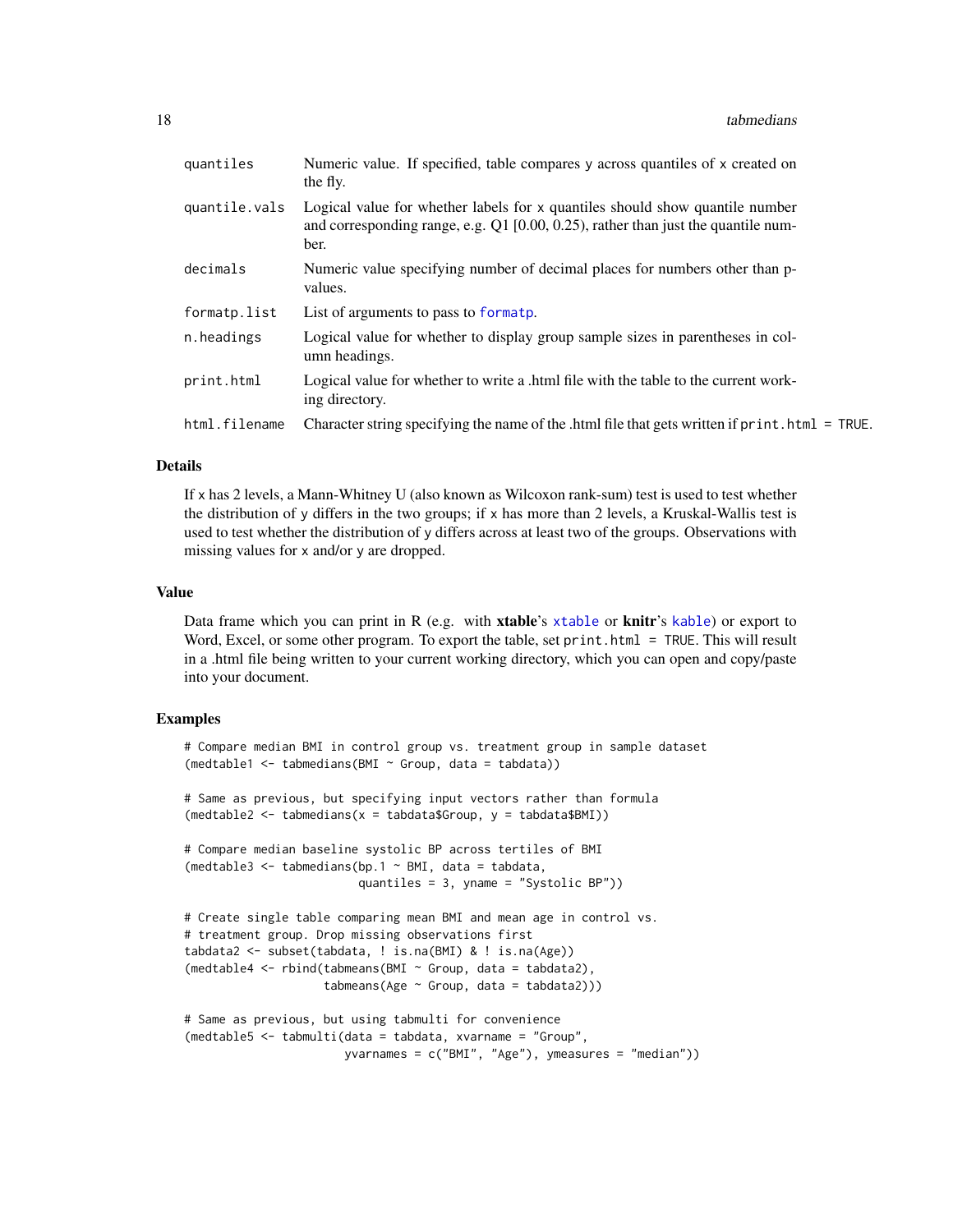### <span id="page-18-1"></span><span id="page-18-0"></span>tabmedians.svy *Create Table Comparing Group Medians (for Complex Survey Data)*

# Description

Creates a table comparing the median of y across levels of x.

#### Usage

```
tabmedians.svy(formula, design, columns = c("xgroups", "p"),
 parenth = "iqr", sep.char = ", ", xlevels = NULL, yname = NULL,
 text.label = NULL, decimals = NULL, svyranktest.list = NULL,
 formatp.list = NULL, n.headings = FALSE, N.headings = FALSE,
 print.html = FALSE, html.filename = "table1.html")
```

| formula          | Formula, e.g. BMI ~ Sex.                                                                                                                                                                                                                                                                  |
|------------------|-------------------------------------------------------------------------------------------------------------------------------------------------------------------------------------------------------------------------------------------------------------------------------------------|
| design           | Survey design object from svydesign.                                                                                                                                                                                                                                                      |
| columns          | Character vector specifying what columns to include. Choices for each element<br>are "n" for total sample size, "overall" for overall median, "xgroups" for x<br>group medians, "diff" for difference in x group medians (only available for<br>binary $x$ ), and " $p$ " for $p$ -value. |
| parenth          | Character string specifying what values are shown in parentheses after the medi-<br>ans in each cell. Choices are "none", "iqr", "q1q3" for first and third quartiles,<br>"range", "minmax", and "ci" for 95% confidence interval for the median.                                         |
| sep.char         | Character string with separator to place between lower and upper bound of con-<br>fidence intervals. Typically "-" or ", ".                                                                                                                                                               |
| xlevels          | Character vector with labels for the levels of x, used in column headings.                                                                                                                                                                                                                |
| yname            | Character string with a label for the y variable.                                                                                                                                                                                                                                         |
| text.label       | Character string with text to put after the y variable name, identifying what cell<br>values and parentheses represent.                                                                                                                                                                   |
| decimals         | Numeric value specifying number of decimal places for numbers other than p-<br>values.                                                                                                                                                                                                    |
| svyranktest.list |                                                                                                                                                                                                                                                                                           |
|                  | List of arguments to pass to svyranktest.                                                                                                                                                                                                                                                 |
| formatp.list     | List of arguments to pass to formatp.                                                                                                                                                                                                                                                     |
| n.headings       | Logical value for whether to display group sample sizes in parentheses in col-<br>umn headings.                                                                                                                                                                                           |
| N.headings       | Logical value for whether to display weighted sample sizes in parentheses in<br>column headings.                                                                                                                                                                                          |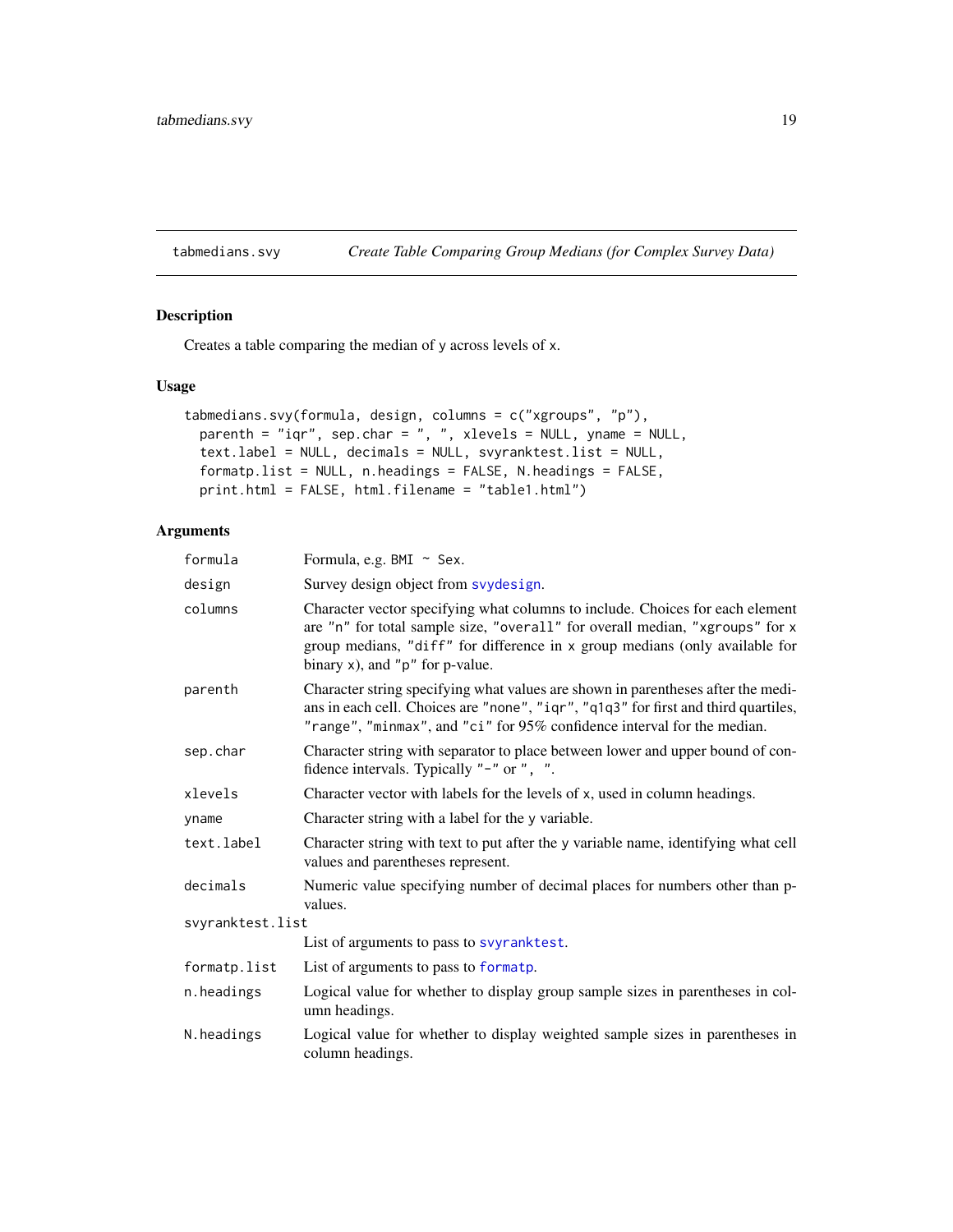<span id="page-19-0"></span>20 tabmulti

| print.html | Logical value for whether to write a html file with the table to the current work-<br>ing directory.         |
|------------|--------------------------------------------------------------------------------------------------------------|
|            | html.filename Character string specifying the name of the .html file that gets written if print.html = TRUE. |

### Details

Basically [tabmedians](#page-16-1) for complex survey data. Relies heavily on the survey package.

#### Value

Data frame which you can print in R (e.g. with [xtable](#page-0-0)'s xtable or knitr's [kable](#page-0-0)) or export to Word, Excel, or some other program. To export the table, set print.html = TRUE. This will result in a .html file being written to your current working directory, which you can open and copy/paste into your document.

#### Examples

```
# Create survey design object
library("survey")
design <- svydesign(
  data = tabsvydata,
  ids = ~sdmvpsu,
  strata = ~sdmvstra,
  weights = \simwtmec2yr,
  nest = TRUE
)
# Compare median BMI by sex
(medtable1 <- tabmedians.svy(BMI ~ Sex, design = design))
```
<span id="page-19-1"></span>tabmulti *Create Table Comparing Characteristics Across Levels of a Categorical Variable*

#### Description

Creates a table comparing multiple characteristics (e.g. median age, mean BMI, and race/ethnicity distribution) across levels of x.

### Usage

```
tabmulti(formula = NULL, data, xvarname = NULL, yvarnames = NULL,
 ymeasures = NULL, columns = c("xgroups", "p"),
 listwise.deletion = FALSE, sep.char = ", ", xlevels = NULL,
 yvarlabels = NULL, ylevels = NULL, indent.spaces = 3,
 quantiles = NULL, quantile.vals = FALSE, latex = TRUE,
 decimals = NULL, formatp.list = NULL, n.headings = FALSE,
```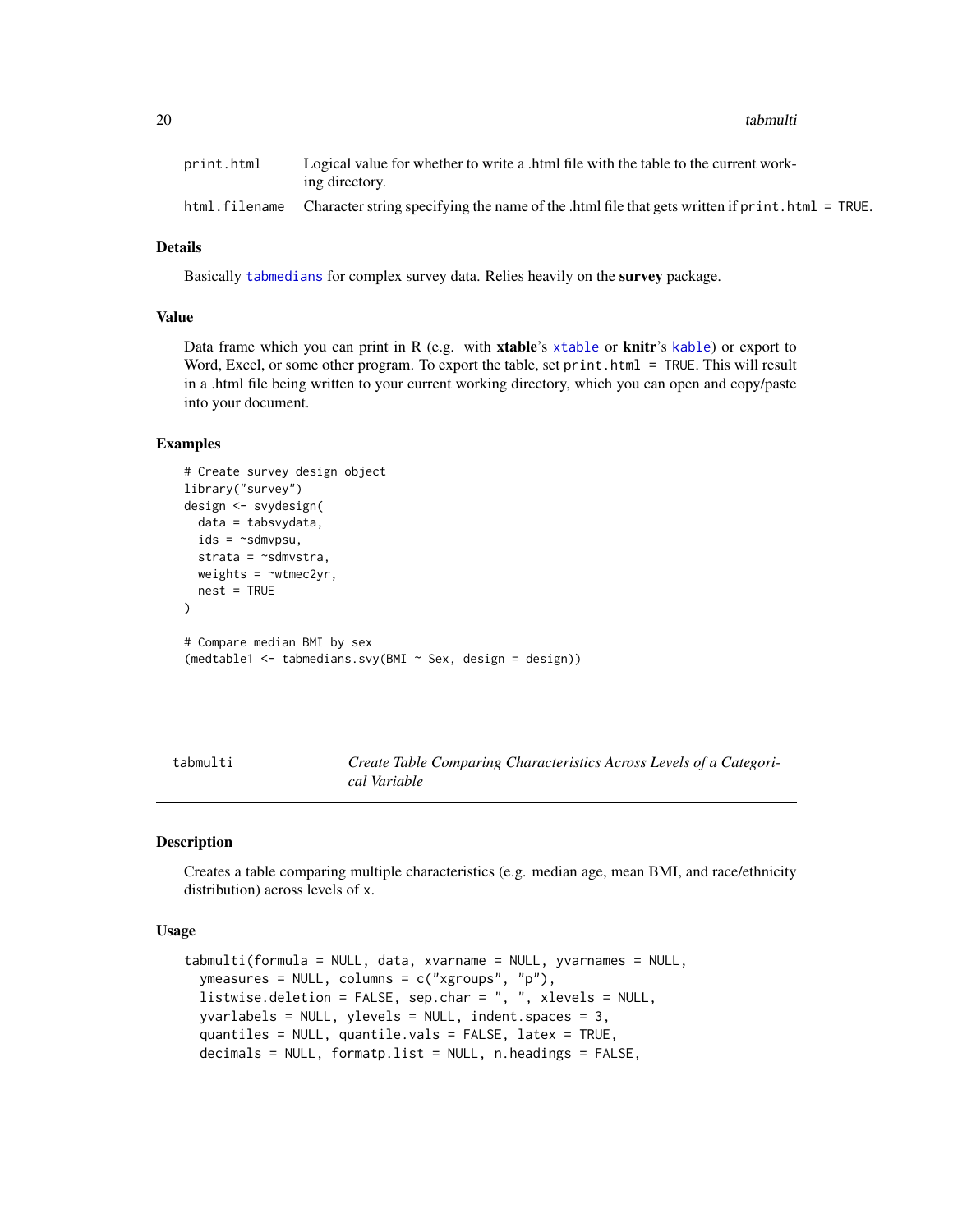#### tabmulti 21

```
print.html = FALSE, html.filename = "table1.html",
tabmeans.list = NULL, tabmedians.list = NULL, tabfreq.list = NULL)
```

| formula           | Formula, e.g. Age + Sex + Race + BMI ~ Group.                                                                                                                                                                                                                                                                                                                                                                            |
|-------------------|--------------------------------------------------------------------------------------------------------------------------------------------------------------------------------------------------------------------------------------------------------------------------------------------------------------------------------------------------------------------------------------------------------------------------|
| data              | Data frame containing variables named in formula.                                                                                                                                                                                                                                                                                                                                                                        |
| xvarname          | Character string with name of column variable. Should be one of names (data).                                                                                                                                                                                                                                                                                                                                            |
| yvarnames         | Character vector with names of row variables. Each element should be one of<br>names(data).                                                                                                                                                                                                                                                                                                                              |
| ymeasures         | Character vector specifying whether each y variable should be summarized by<br>mean, median, or frequency. For example, if you want to compare frequencies<br>for the first variable, means for the second, and medians for the third, you would<br>set ymeasures = c("freq", "mean", "median"). If unspecified, function<br>compares means for numeric variables and frequencies for factor and character<br>variables. |
| columns           | Character vector specifying what columns to include. Choices for each element<br>are "n" for total sample size, "overall" for overall statistics, "xgroups" for x<br>group statistics, "test" for test statistic, and "p" for p-value.                                                                                                                                                                                   |
| listwise.deletion |                                                                                                                                                                                                                                                                                                                                                                                                                          |
|                   | Logical value for whether observations with missing values for any y variable<br>should be excluded entirely (as opposed to using all available data for each com-<br>parison).                                                                                                                                                                                                                                          |
| sep.char          | Character string with separator to place between lower and upper bound of con-<br>fidence intervals. Typically "-" or ", ".                                                                                                                                                                                                                                                                                              |
| xlevels           | Character vector with labels for the levels of x, used in column headings.                                                                                                                                                                                                                                                                                                                                               |
| yvarlabels        | Named list specifying labels for certain y variables. For example, if you want<br>variables named "race" and "age_yrs" to print as "Race/ethnicity" and "Age<br>(years)", use \codeyvarlabels = list(race = "Race/ethnicity", age_yrs = "Age<br>$(years)$ ").                                                                                                                                                            |
| ylevels           | Character vector (if only 1 frequency comparison) or list of character vectors<br>with labels for the levels of each categorical y variable.                                                                                                                                                                                                                                                                             |
| indent.spaces     | Integer value specifying how many spaces to indent factor levels.                                                                                                                                                                                                                                                                                                                                                        |
| quantiles         | Numeric value. If specified, function compares y variables across quantiles of x.<br>For example, if x contains BMI values and yvarnames includes HDL and race,<br>setting quantiles = 3 compares mean BMI and distribution of race across<br><b>BMI</b> tertiles.                                                                                                                                                       |
| quantile.vals     | Logical value for whether labels for x quantiles should show quantile number<br>and corresponding range, e.g. $Q1$ [0.00, 0.25), rather than just the quantile num-<br>ber.                                                                                                                                                                                                                                              |
| latex             | Logical value for whether to format table so it is ready for printing in LaTeX via<br>xtable or kable.                                                                                                                                                                                                                                                                                                                   |
| decimals          | Numeric vector specifying number of decimal places for numbers other than<br>p-values for each y variable. Can be a single value to use for all y variables.                                                                                                                                                                                                                                                             |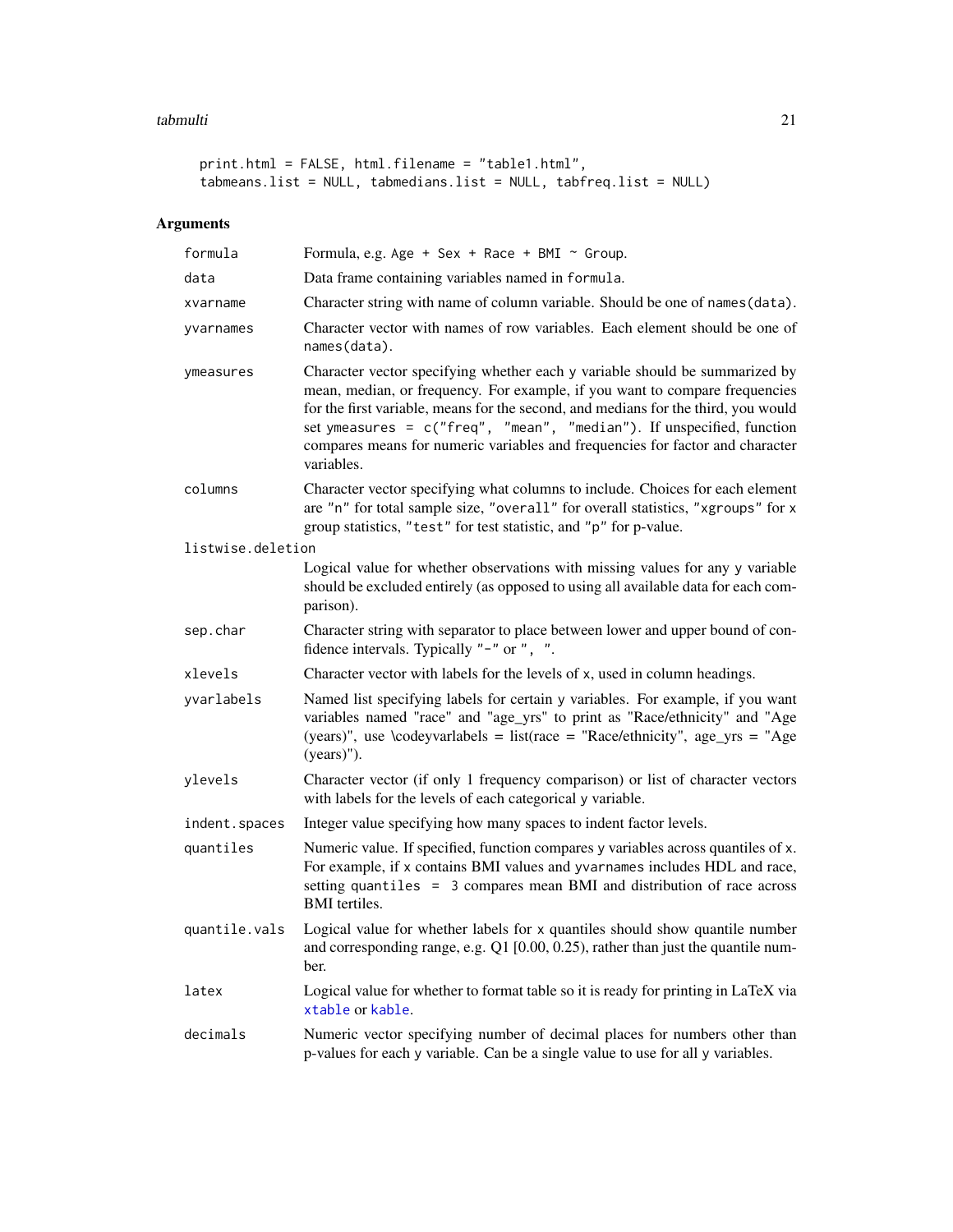<span id="page-21-0"></span>

| formatp.list    | List of arguments to pass to formatp.                                                                 |
|-----------------|-------------------------------------------------------------------------------------------------------|
| n.headings      | Logical value for whether to display group sample sizes in parentheses in col-<br>umn headings.       |
| print.html      | Logical value for whether to write a .html file with the table to the current work-<br>ing directory. |
| html.filename   | Character string specifying the name of the .html file that gets written if print.html = TRUE.        |
|                 | tabmeans. list List of arguments to pass to tabmeans.                                                 |
| tabmedians.list |                                                                                                       |
|                 | List of arguments to pass to tabmedians.                                                              |
| tabfreq.list    | List of arguments to pass to tabfreq.                                                                 |

#### Value

Data frame which you can print in R (e.g. with **[xtable](#page-0-0)**'s xtable or **knitr**'s [kable](#page-0-0)) or export to Word, Excel, or some other program. To export the table, set print.html = TRUE. This will result in a .html file being written to your current working directory, which you can open and copy/paste into your document.

#### Examples

```
# Compare age, sex, race, and BMI in control vs. treatment group
tabmulti(Age + Sex + Race + BMI \sim Group, data = tabdata) %\gg%
 kable()
# Same as previous, but compare medians rather than means for BMI
tabmulti(Age + Sex + Race + BMI \sim Group, data = tabdata,
         ymeasures = c("mean", "freq", "freq", "median")) %>%
 kable()
```
tabmulti.svy *Create Table Comparing Characteristics Across Levels of a Categorical Variable (for Complex Survey Data)*

#### Description

Creates a table comparing multiple characteristics (e.g. median age, mean BMI, and race/ethnicity distribution) across levels of x.

#### Usage

```
tabmulti.svy(formula = NULL, design, xvarname = NULL,
  yvarnames = NULL, ymeasures = NULL, columns = c("xgroups", "p"),
  listwise.deletion = FALSE, sep.char = ", ", xlevels = NULL,
 yvarlabels = NULL, ylevels = NULL, indent.spaces = 3,
```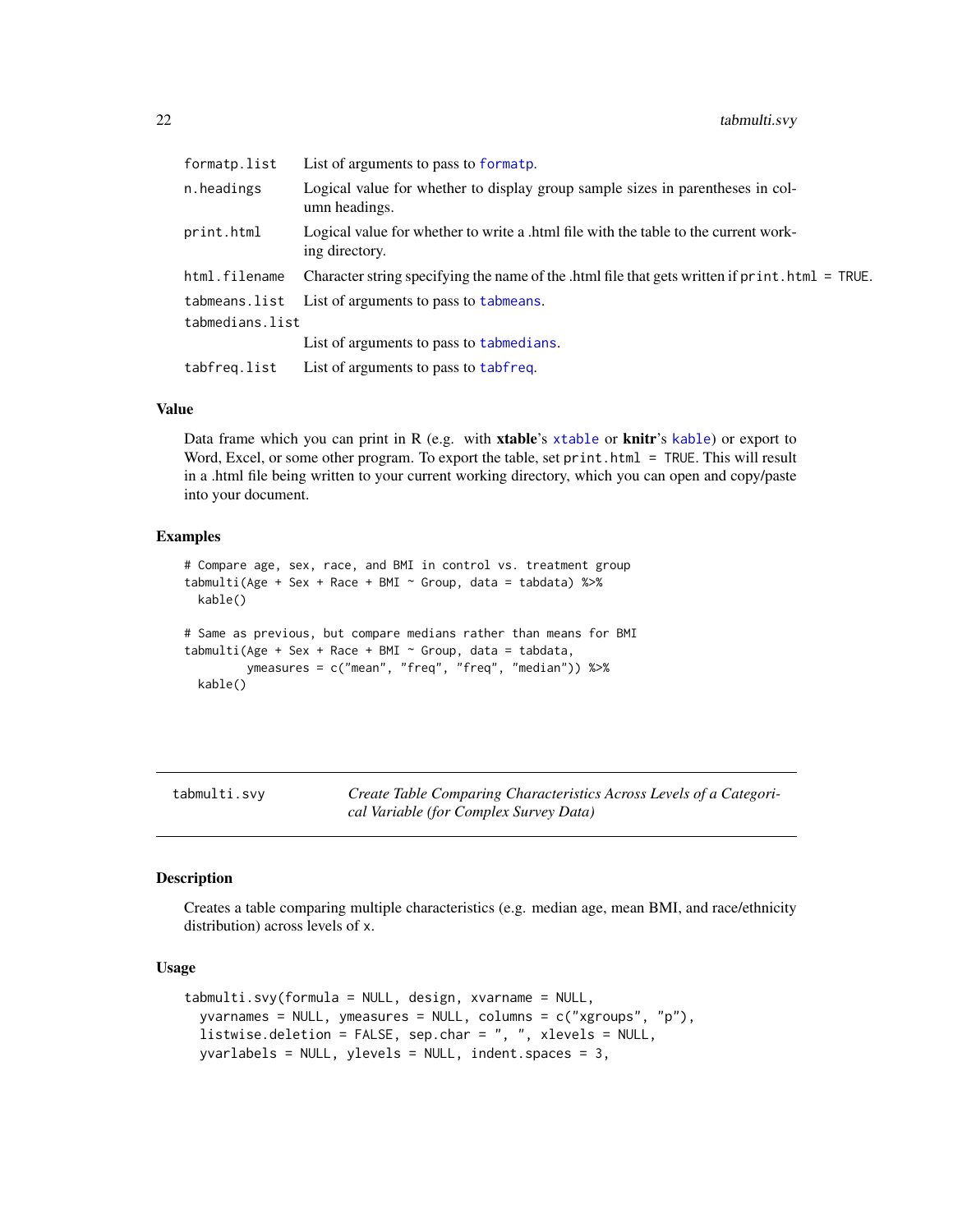# <span id="page-22-0"></span>tabmulti.svy 23

```
latex = TRUE, decimals = NULL, formatp.list = NULL,
n.headings = FALSE, N.headings = FALSE, print.html = FALSE,
html.filename = "table1.html", tabmeans.svy.list = NULL,
tabmedians.svy.list = NULL, tabfreq.svy.list = NULL)
```

| formula           | Formula, e.g. Age + Race + BMI $\sim$ Sex.                                                                                                                                                                                                                                                                                                                                                                                 |
|-------------------|----------------------------------------------------------------------------------------------------------------------------------------------------------------------------------------------------------------------------------------------------------------------------------------------------------------------------------------------------------------------------------------------------------------------------|
| design            | Survey design object from syydesign.                                                                                                                                                                                                                                                                                                                                                                                       |
| xvarname          | Character string with name of column variable. Should be one of names (design\$variables).                                                                                                                                                                                                                                                                                                                                 |
| yvarnames         | Character vector with names of row variables. Each element should be one of<br>names(design\$variables).                                                                                                                                                                                                                                                                                                                   |
| ymeasures         | Character vector specifying whether each y variable should be summarized by<br>mean, median, or frequency. For example, if you want to compare frequencies<br>for the first variable, means for the second, and medians for the third, you would<br>set ymeasures = $c("freq", "mean", "median").$ If unspecified, function<br>compares means for numeric variables and frequencies for factor and character<br>variables. |
| columns           | Character vector specifying what columns to include. Choices for each element<br>are "n" for unweighted sample size, "N" for weighted sample size, "overall"<br>for overall statistics, "xgroups" for x group statistics, and "p" for p-value.                                                                                                                                                                             |
| listwise.deletion |                                                                                                                                                                                                                                                                                                                                                                                                                            |
|                   | Logical value for whether observations with missing values for any y variable<br>should be excluded entirely (as opposed to using all available data for each com-<br>parison).                                                                                                                                                                                                                                            |
| sep.char          | Character string with separator to place between lower and upper bound of con-<br>fidence intervals. Typically "-" or ", ".                                                                                                                                                                                                                                                                                                |
| xlevels           | Character vector with labels for the levels of x, used in column headings.                                                                                                                                                                                                                                                                                                                                                 |
| yvarlabels        | Named list specifying labels for certain y variables. For example, if you want<br>variables named "race" and "age_yrs" to print as "Race/ethnicity" and "Age<br>(years)", use \codeyvarlabels = list(race = "Race/ethnicity", age_yrs = "Age<br>$(years)$ ").                                                                                                                                                              |
| ylevels           | Character vector (if only 1 frequency comparison) or list of character vectors<br>with labels for the levels of each categorical y variable.                                                                                                                                                                                                                                                                               |
| indent.spaces     | Integer value specifying how many spaces to indent factor levels.                                                                                                                                                                                                                                                                                                                                                          |
| latex             | Logical value for whether to format table so it is ready for printing in LaTeX via<br>xtable or kable.                                                                                                                                                                                                                                                                                                                     |
| decimals          | Numeric vector specifying number of decimal places for numbers other than<br>p-values for each y variable. Can be a single value to use for all y variables.                                                                                                                                                                                                                                                               |
| formatp.list      | List of arguments to pass to formatp.                                                                                                                                                                                                                                                                                                                                                                                      |
| n.headings        | Logical value for whether to display unweighted sample sizes in parentheses in<br>column headings.                                                                                                                                                                                                                                                                                                                         |
| N.headings        | Logical value for whether to display weighted sample sizes in parentheses in<br>column headings.                                                                                                                                                                                                                                                                                                                           |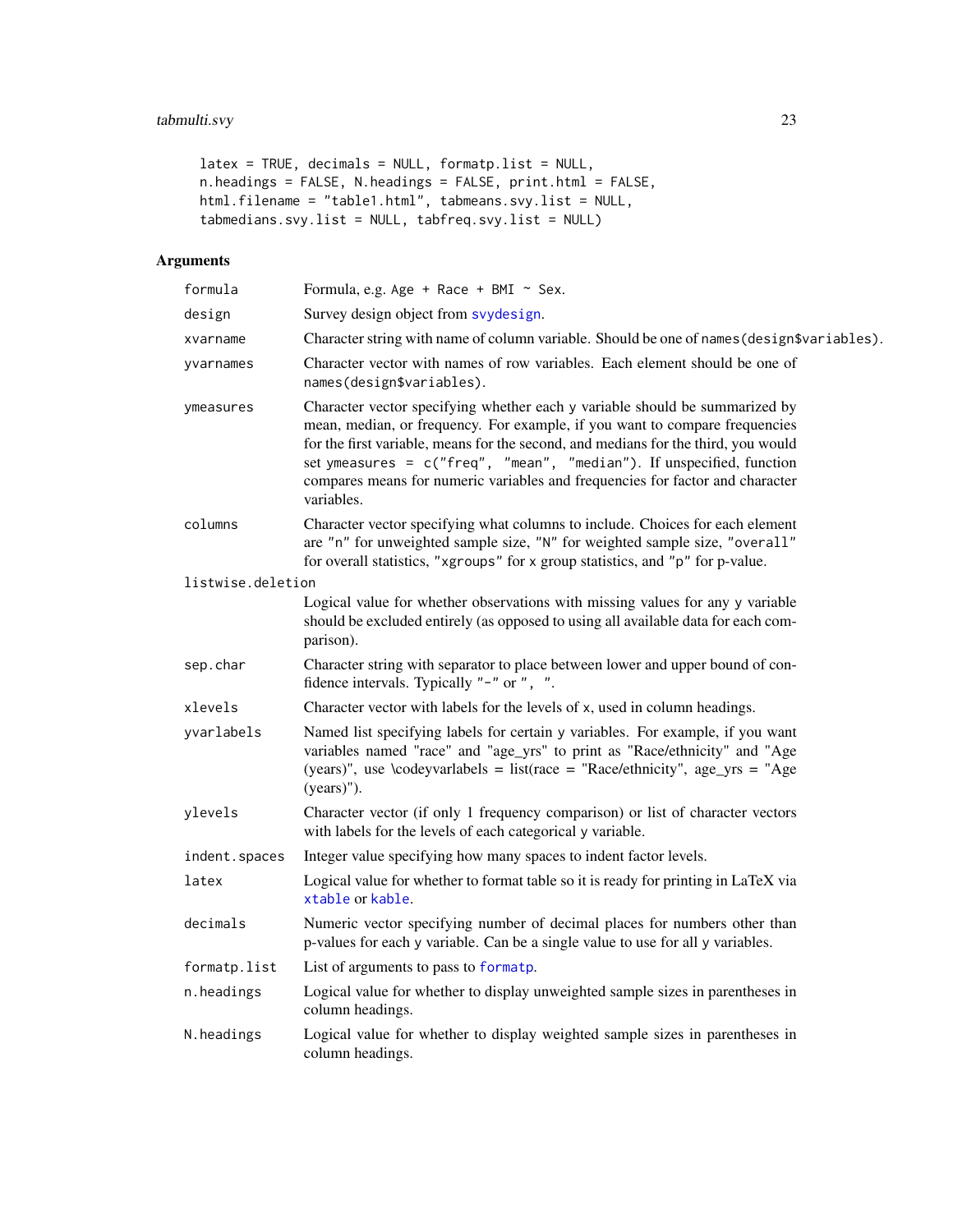<span id="page-23-0"></span>print.html Logical value for whether to write a .html file with the table to the current working directory. html.filename Character string specifying the name of the .html file that gets written if print.html = TRUE. tabmeans.svy.list List of arguments to pass to [tabmeans.svy](#page-14-1). tabmedians.svy.list List of arguments to pass to [tabmedians.svy](#page-18-1). tabfreq.svy.list List of arguments to pass to [tabfreq.svy](#page-7-1).

#### Details

Basically [tabmulti](#page-19-1) for complex survey data. Relies heavily on the survey package.

#### Value

Data frame which you can print in R (e.g. with **[xtable](#page-0-0)**'s xtable or **knitr**'s [kable](#page-0-0)) or export to Word, Excel, or some other program. To export the table, set print.html = TRUE. This will result in a .html file being written to your current working directory, which you can open and copy/paste into your document.

#### Examples

```
# Create survey design object
library("survey")
design <- svydesign(
 data = tabsvydata,
 ids = \sim sdmvpsu,strata = ~sdmvstra,
 weights = \simwtmec2yr,
 nest = TRUE
)
# Compare age, race, and BMI by sex
tabmulti.svy(Age + Race + BMI ~ Sex, design = design) %>% kable()
```
tabreg *Create Regression Table from Betas and Standard Errors*

#### Description

Useful for quickly creating a summary table.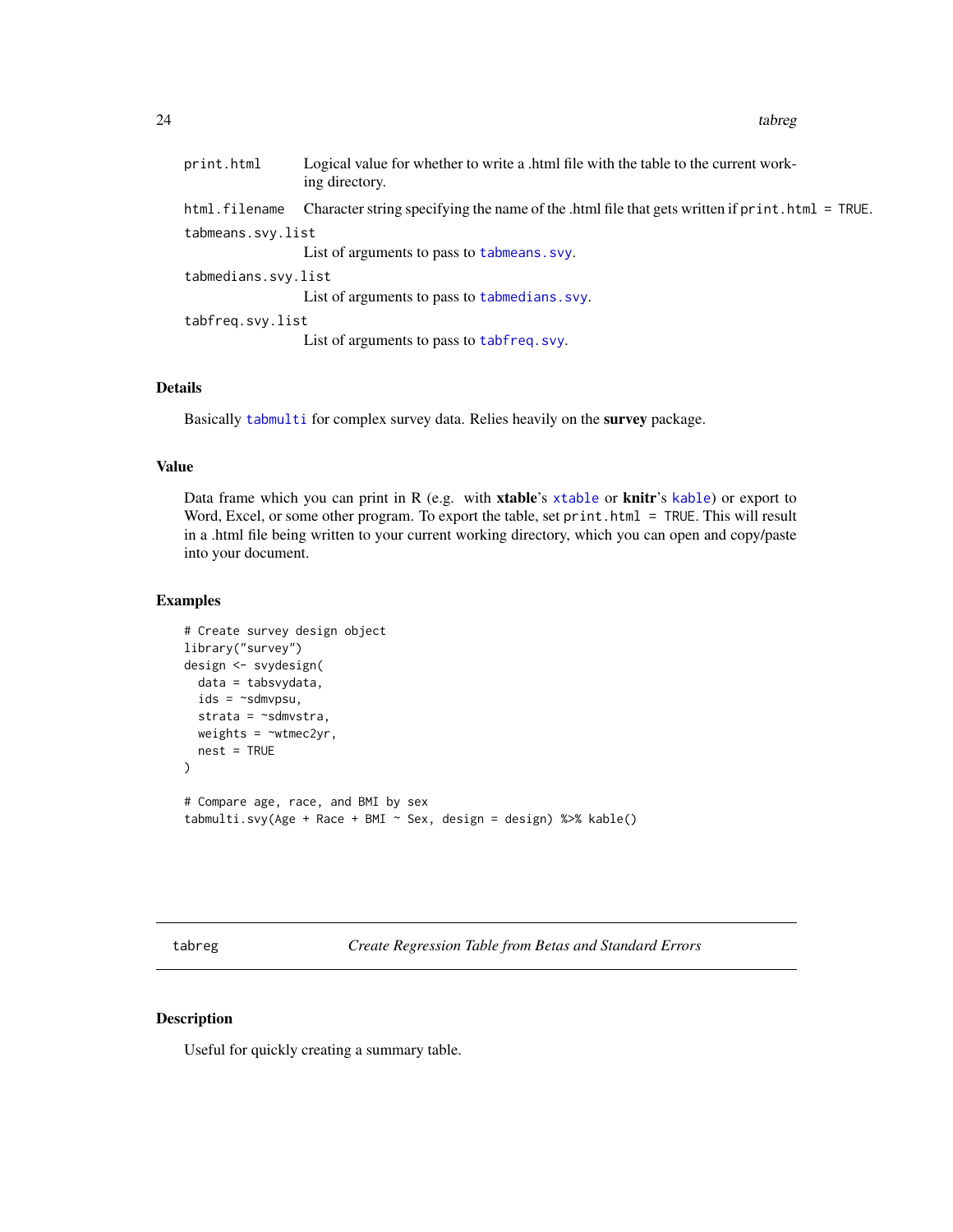### <span id="page-24-0"></span>tabsvydata 25

#### Usage

```
tabreg(betas, ses = NULL, varcov = NULL, columns = c("beta.se", "p"),
  sep{\ldots}har = ", ", decimals = NULL, formatp.list = NULL,
  labels = NULL, print.html = FALSE, html.filename = "table1.html")
```
# Arguments

| betas         | Numeric vector.                                                                                                                                   |
|---------------|---------------------------------------------------------------------------------------------------------------------------------------------------|
| ses           | Numeric vector.                                                                                                                                   |
| varcov        | Numeric matrix.                                                                                                                                   |
| columns       | Character vector specifying what columns to include. Choices are "beta",<br>"se", "betaci", "beta.se", "beta.ci", "or", "orci", "or.ci", and "p". |
| sep.char      | Character string with separator to place between lower and upper bound of con-<br>fidence intervals. Typically "-" or ", ".                       |
| decimals      | Numeric value specifying number of decimal places for numbers other than p-<br>values.                                                            |
| formatp.list  | List of arguments to pass to formatp.                                                                                                             |
| labels        | Character vector.                                                                                                                                 |
| print.html    | Logical value for whether to write a .html file with the table to the current work-<br>ing directory.                                             |
| html.filename | Character string specifying the name of the .html file that gets written if $print.html = TRUE$ .                                                 |

# Value

Data frame.

#### Examples

```
# Create summary table for mtcars regression
fit \leq - \ln(\text{mpg} \sim \text{wt} + \text{hp} + \text{drat}, \text{data} = \text{mtcars})tabreg(betas = fit$coef, varcov = vcov(fit),
        labels = c("Intercept", "Weight", "HP", "Rear axle ratio")) %>% kable()
```

```
tabsvydata Sample Survey Dataset for tab Package
```
### Description

Data frame with with 9 variables, used to illustrate certain functions. Data are derived from the National Health and Nutrition Examination Survey, years 2003-2004, although the variables 'time' and 'event' are simulated (fake).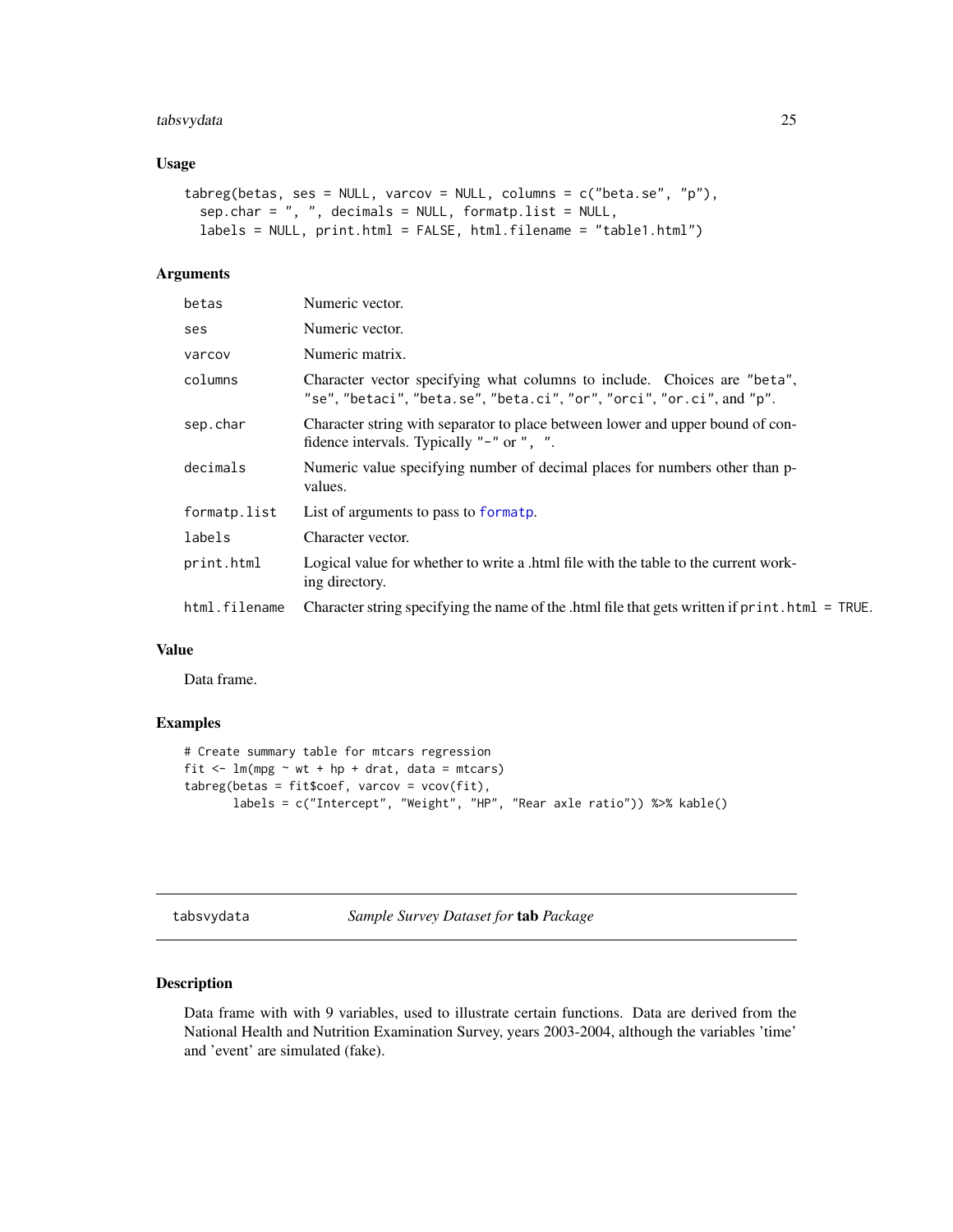26 tabsvydata

# Source

https://wwwn.cdc.gov/Nchs/Nhanes/2003-2004/DEMO\_C.htm

#### References

Centers for Disease Control and Prevention (CDC). National Center for Health Statistics (NCHS). National Health and Nutrition Examination Survey Data. Hyattsville, MD: US Department of Health and Human Services, Centers for Disease Control and Prevention, 2003-2004. https://wwwn.cdc.gov/nchs/nhanes/con Accessed June 8, 2019.